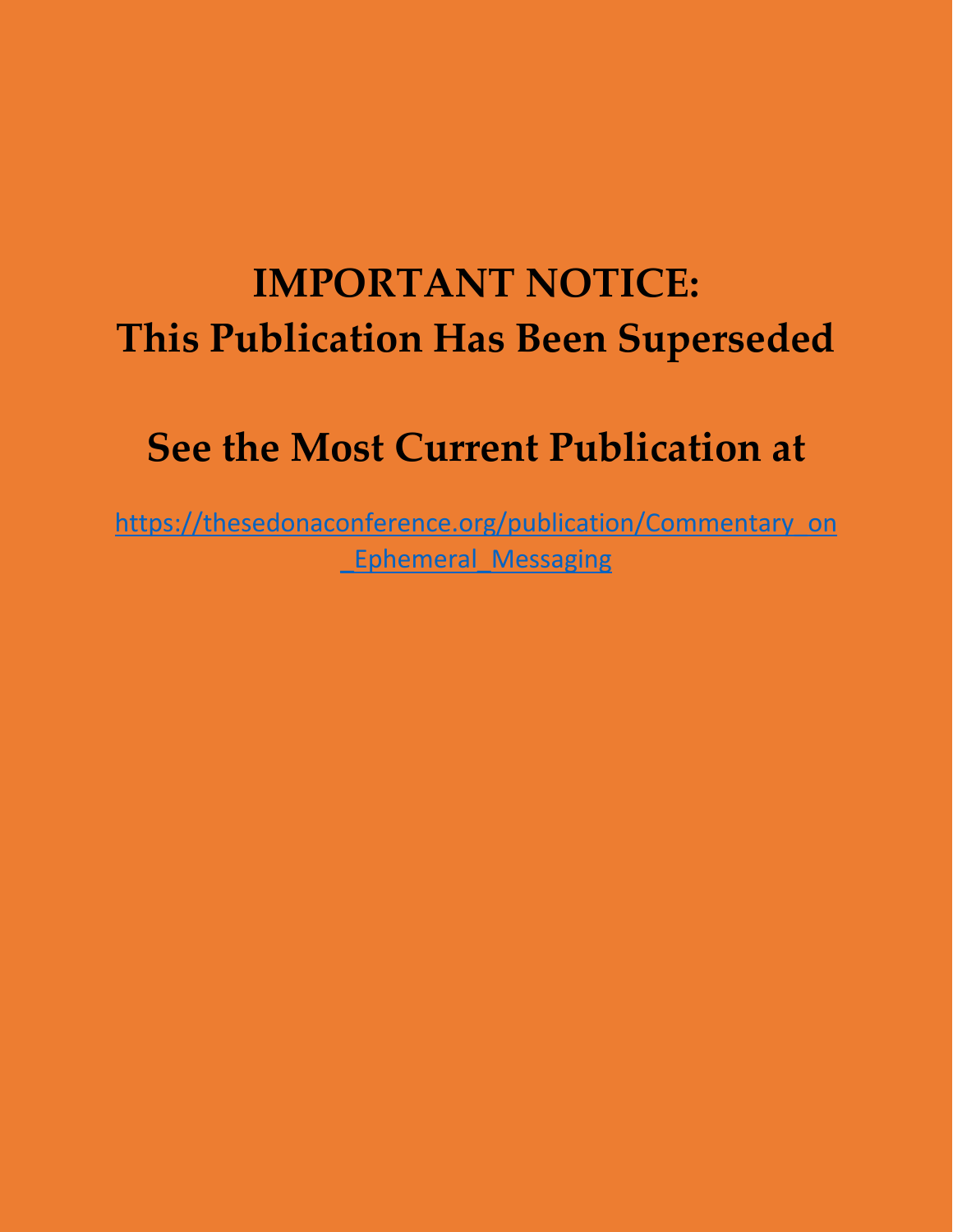

# THE SEDONA CONFERENCE

## *Commentary on Ephemeral Messaging*

A Project of The Sedona Conference Working Group on International Electronic Information Management, Discovery, and Disclosure (WG6)

JANUARY 2021 Public Comment Version Submit comments by March 28, 2021, to comments@sedonaconference.org

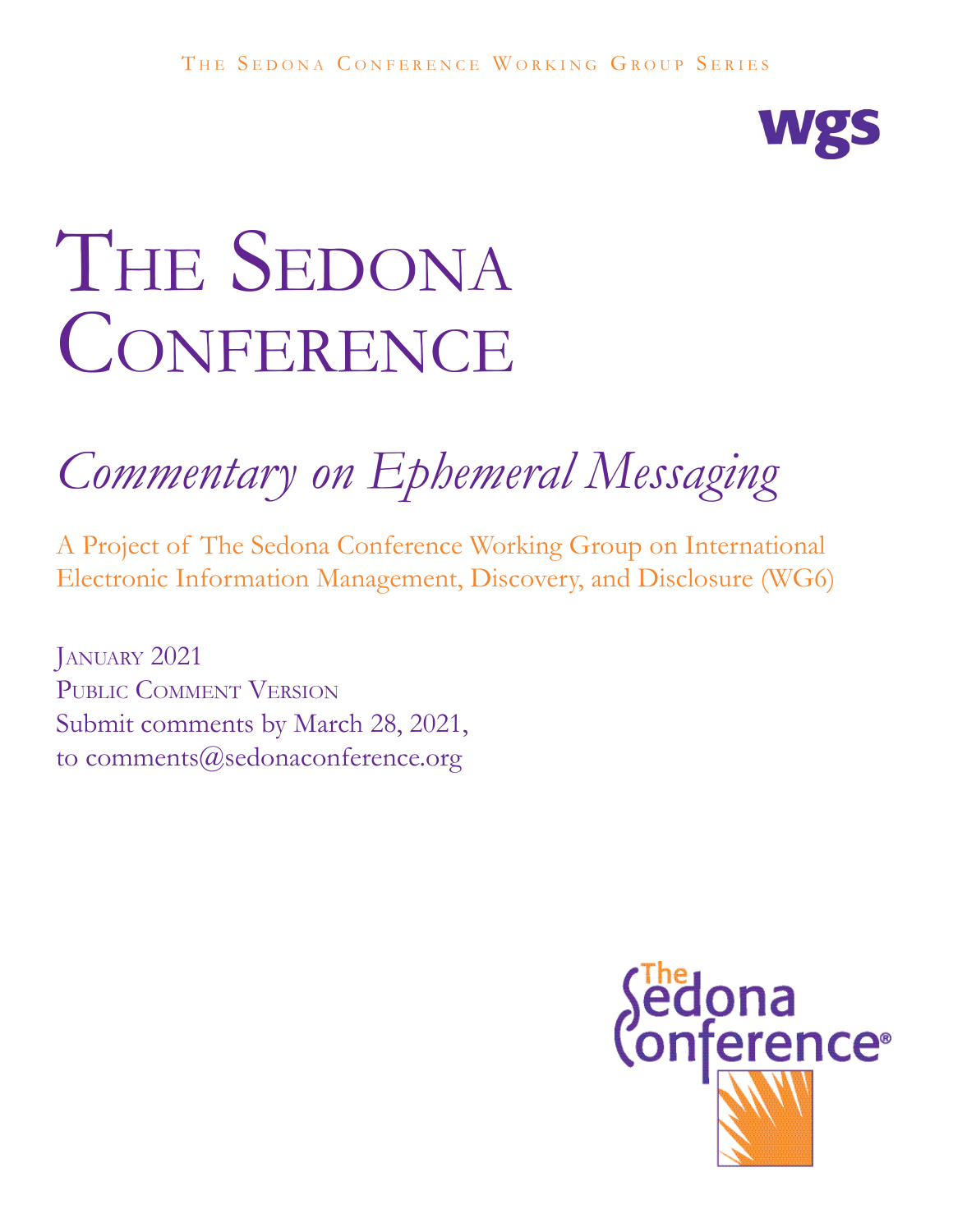#### **The Sedona Conference Commentary on Ephemeral Messaging**

*A Project of The Sedona Conference Working Group on International Electronic Information Management, Discovery, and Disclosure (WG6)*

#### **JANUARY PUBLIC COMMENT VERSION**

**Author:** The Sedona Conference

#### **Editor-in-Chief**

Philip J. Favro

#### **Contributing Editors**

Oliver Brupbacher Alan Geolot Guillermo Santiago Christensen Jennifer L. Joyce Andrea D'Ambra Agnieszka McPeak Robert DeCicco Hon. Anthony E. Porcelli Starr Turner Drum

Stacey Blaustein David K. Gaston

#### **Steering Committee Liaisons**

Denise E. Backhouse Wayne Matus Taylor Hoffman

#### **Staff Editors**

David Lumia Michael Pomarico

The opinions expressed in this publication, unless otherwise attributed, represent consensus views of the members of The Sedona Conference Working Group 6. They do not necessarily represent the views of any of the individual participants or their employers, clients, or any other organizations to which any of the participants belong, nor do they necessarily represent official positions of The Sedona Conference.

We thank all of our Working Group Series Annual Sponsors, whose support is essential to our ability to develop Working Group Series publications. For a listing of our sponsors, just click on the "Sponsors" navigation bar on the homepage of our website.

REPRINT REQUESTS:

Requests for reprints or reprint information should be directed to The Sedona Conference at [info@sedonaconference.org.](mailto:info@sedonaconference.org)

> Copyright 2021 The Sedona Conference All Rights Reserved. Visit [www.thesedonaconference.org](http://www.thesedonaconference.org/)

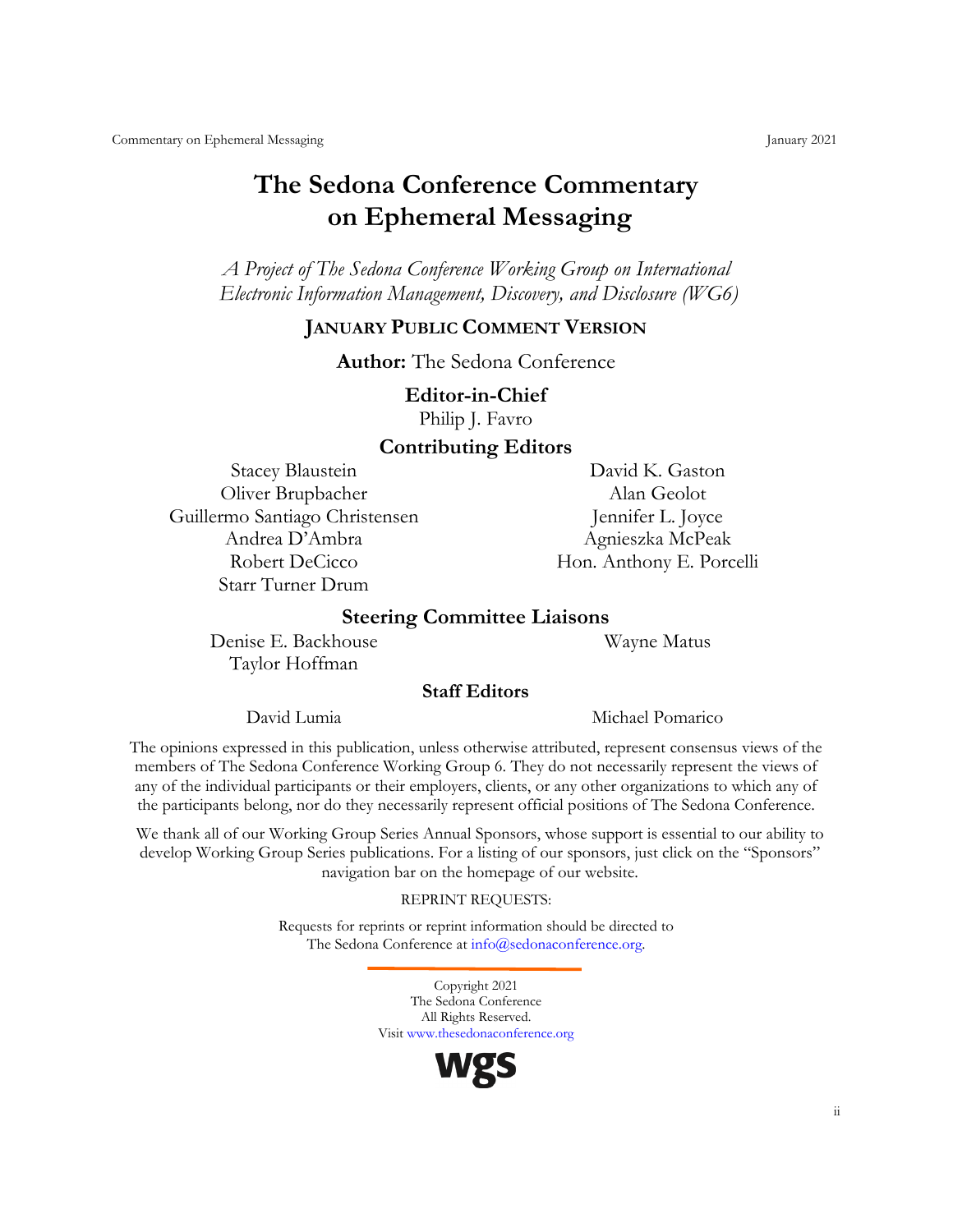Welcome to the public comment version of The Sedona Conference *Commentary on Ephemeral Messaging*  ("*Commentary*"), a project of The Sedona Conference Working Group 6 on International Electronic Information Management, Discovery, and Disclosure (WG6). This is one of a series of Working Group commentaries published by The Sedona Conference, a  $501(c)(3)$  research and educational institute dedicated to the advanced study of law and policy in the areas of antitrust law, complex litigation, intellectual property rights, and data security and privacy law. The mission of The Sedona Conference is to move the law forward in a reasoned and just way.

The mission of WG6 is to develop principles, guidance and best practice recommendations for information governance, discovery and disclosure involving cross-border data transfers related to civil litigation, dispute resolution and internal and civil regulatory investigations.

The Sedona Conference acknowledges Editor-in-Chief Phil Favro for his leadership and commitment to the project. We also thank Contributing Editors Stacey Blaustein, Oliver Brupbacher, Guillermo Christensen, Andrea D'Ambra, Robert DeCicco, Starr Drum, David Gaston, Alan Geolot, Jennifer Joyce, Professor Agnieszka McPeak, and Judge Anthony Porcelli for their efforts, and Denise Backhouse, Taylor Hoffman, and Wayne Matus for their guidance and input as Steering Committee liaisons to the drafting team. We thank Bennett Arthur for his contributions.

In addition to the drafters, this nonpartisan, consensus-based publication represents the collective effort of other members of WG6 who reviewed, commented on, and proposed edits to early drafts of the *Commentary* that were circulated for feedback from the Working Group membership. Other members provided feedback at a WG6 meetings where drafts of this *Commentary* were the subject of the dialogue. On behalf of The Sedona Conference, I thank all of them for their contributions.

Please note that this version of the *Commentary* is open for public comment, and suggestions for improvement are welcome. Please submit comments by March 28, 2021, to comments  $@$ sedona [conference.org.](mailto:comments@sedonaconference.org) The editors will review the public comments and determine what edits are appropriate for the final version.

We encourage your active engagement in the dialogue. Membership in The Sedona Conference Working Group Series is open to all. The Series includes WG6 and several other Working Groups in the areas of electronic document management and discovery, data security and privacy liability, international data transfers, patent litigation, patent remedies and damages, and trade secrets. The Sedona Conference hopes and anticipates that the output of its Working Groups will evolve into authoritative statements of law, both as it is and as it should be. Information on membership and a description of current Working Group activities is available at [https://thesedonaconference.org/wgs.](https://thesedonaconference.org/wgs)

Craig Weinlein Executive Director The Sedona Conference January 2021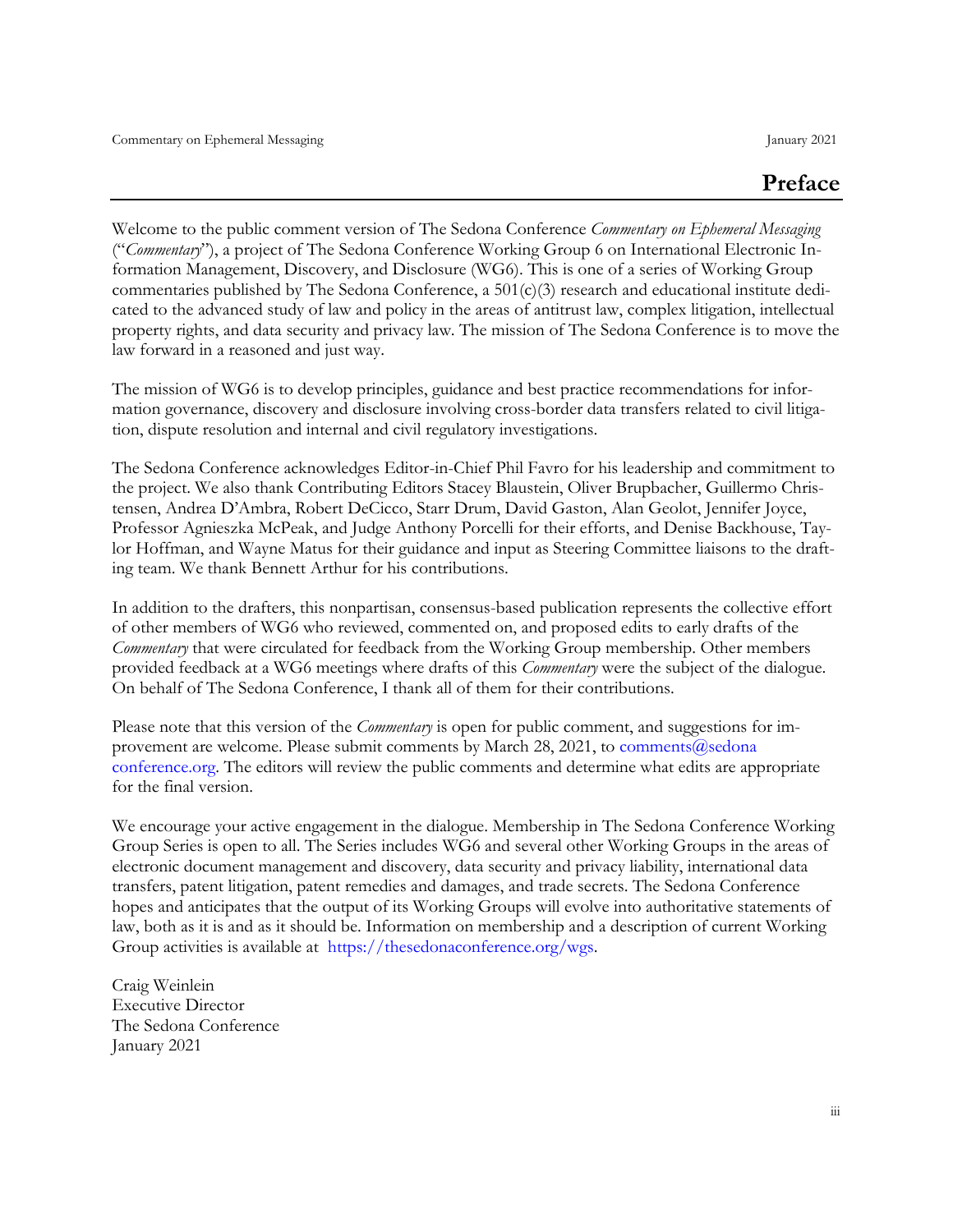#### **Table of Contents**

| Ι. |    |    |                                                                                                                                                |    |
|----|----|----|------------------------------------------------------------------------------------------------------------------------------------------------|----|
| П. |    |    |                                                                                                                                                |    |
|    | А. |    |                                                                                                                                                |    |
|    | Β. |    |                                                                                                                                                |    |
|    | С. |    |                                                                                                                                                |    |
|    |    | 1. |                                                                                                                                                |    |
|    |    | 2. |                                                                                                                                                |    |
|    |    | 3. |                                                                                                                                                |    |
|    | А. |    |                                                                                                                                                |    |
|    |    |    |                                                                                                                                                |    |
|    |    | 1. |                                                                                                                                                |    |
|    |    | 2. |                                                                                                                                                |    |
|    | В. |    |                                                                                                                                                |    |
|    |    | 1. |                                                                                                                                                |    |
|    |    | 2. |                                                                                                                                                |    |
|    |    | 3. |                                                                                                                                                |    |
|    |    |    |                                                                                                                                                |    |
|    | А. |    | Guideline One: Regulators and Courts Should Recognize that Ephemeral Messaging                                                                 |    |
|    | Β. |    | Guideline Two: Organizations Should Take Affirmative Steps to Manage Ephemeral                                                                 | 20 |
|    | C. |    | Guideline Three: Organizations Should Make Informed Choices and Develop<br>Comprehensive Use Policies for Ephemeral Messaging Applications  20 |    |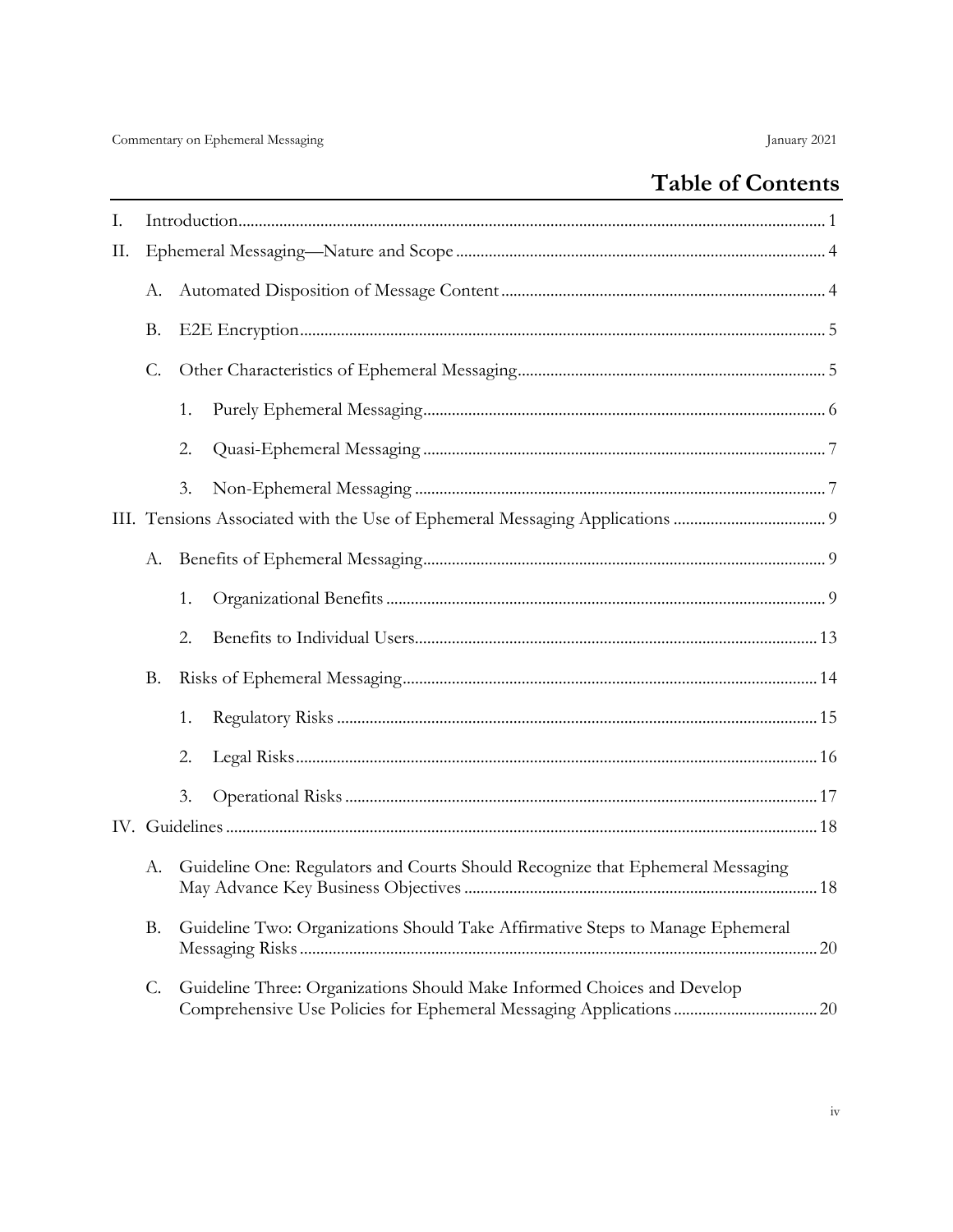| D. Guideline Four: Regulators, Courts, and Organizations Should Consider Practical        |
|-------------------------------------------------------------------------------------------|
| Approaches, Including Comity and Interest Balancing, to Resolve Cross-Jurisdictional      |
|                                                                                           |
|                                                                                           |
| E. Guideline Five: Reasonableness and Proportionality Should Govern Discovery Obligations |

[Relating to Ephemeral Messaging Data in U.S. Litigation](#page-29-0) ....................................................... 24

v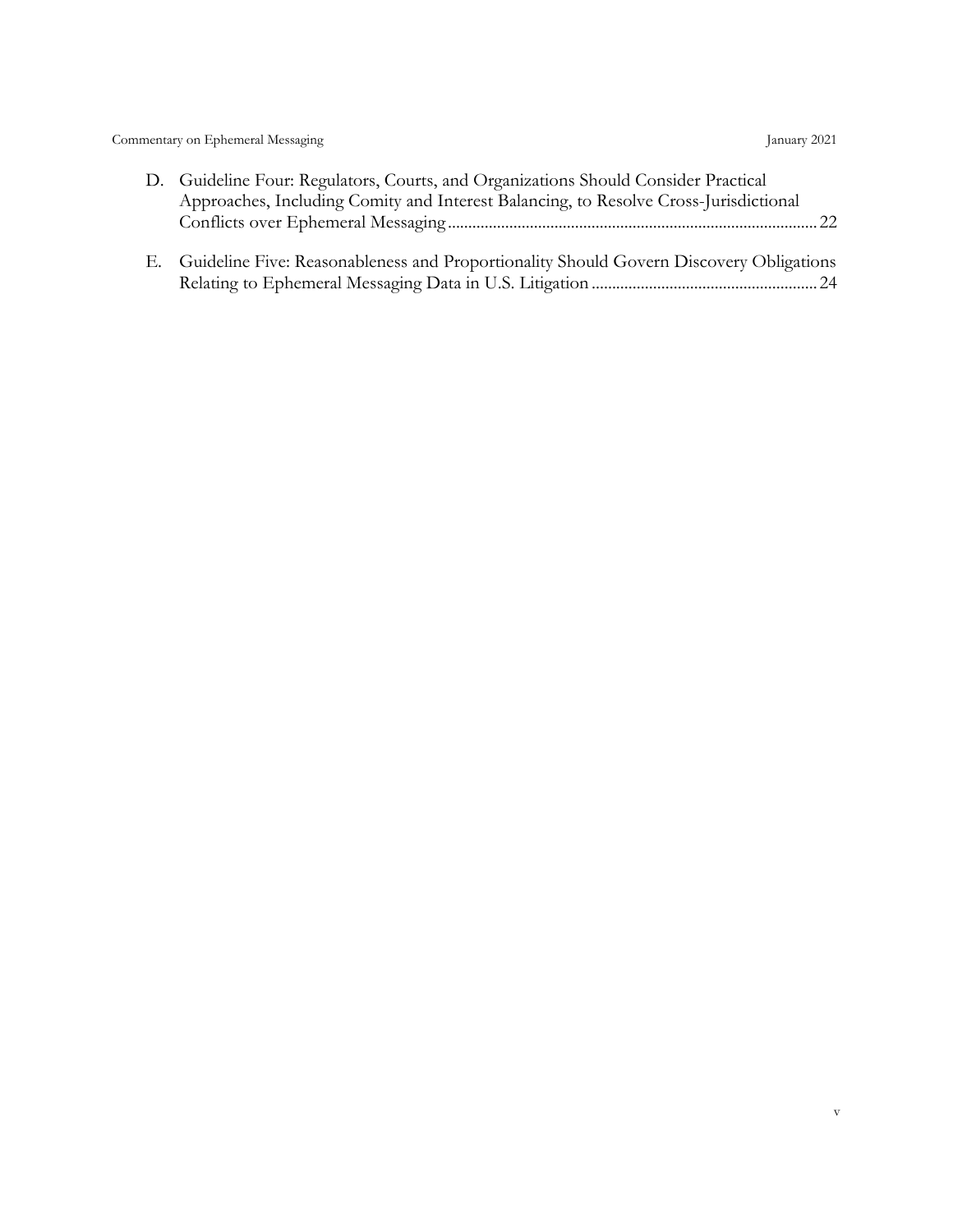#### <span id="page-6-0"></span>**I. INTRODUCTION**

Ephemeral messaging is increasingly used around the globe. With its ability to automate the deletion of content shared with others, ephemeral messaging offers organizations a robust option to strengthen aspects of their corporate information governance programs. This feature, combined with end-to-end encryption ("E2E encryption") that enables secure communications, may also facilitate compliance with data protection and privacy laws. Indeed, these laws—including the European Union (EU) General Data Protection Regulation (GDPR)<sup>[1](#page-6-1)</sup>—are among the considerations driving organizations toward the use of ephemeral messaging.

Beyond these factors are considerations such as convenience and ease of use. Users find that by keeping discussions confidential, ephemeral messaging enhances their ability to collaborate and exchange information without significant information technology (IT) infrastructure. These collective considerations make ephemeral messaging an attractive communication option for organizations and their employees.

Despite the growing use of ephemeral messaging, there are concerns about its widespread adoption.<sup>[2](#page-6-2)</sup> Government regulators at the U.S. Department of Justice (U.S. DOJ) and the U.S. Securities & Exchange Commission (U.S. SEC) worry that ephemeral messaging can lead to increased criminal activity such as bribery, fraud, and money laundering. The U.S. DOJ and the U.S. SEC have implemented policies that discourage organizational adoption of ephemeral messaging without careful consideration of their compliance obligations. While the U.S. DOJ recently modified its policy toward a potentially more accommodating view in the context of corporate compliance programs, [3](#page-6-3) the fact remains that certain government regulators around the world disfavor the use of ephemeral messaging absent strong corporate governance. [4](#page-6-4)

Other complications related to the use of ephemeral messaging include the legal obligation in common law countries that parties preserve evidence for litigation. For example, civil litigation in U.S.

<span id="page-6-1"></span><sup>1</sup> Regulation (EU) 2016/679 of the European Parliament and of the Council of 27 April 2016 on the Protection of Natural Persons with Regard to the Processing of Personal Data and on the Free Movement of Such Data, and Repealing Directive 95/46/EC (General Data Protection Regulation), 2016 O.J. (L 119/1), *available at* [https://eur](https://eur-lex.europa.eu/legal-content/EN/TXT/?uri=CELEX:32016R0679#PP3Contents)[lex.europa.eu/legal-content/EN/TXT/?uri=CELEX:32016R0679#PP3Contents](https://eur-lex.europa.eu/legal-content/EN/TXT/?uri=CELEX:32016R0679#PP3Contents) [hereinafter GDPR]. GDPR is a single, binding, EU-wide regulatory framework that became effective on May 25, 2018.

<span id="page-6-2"></span><sup>&</sup>lt;sup>2</sup> The Council of the European Union recently renewed its consideration of a resolution regarding the use of encrypted messaging applications that attempts to balance the needs of data subjects for strong encryption against government security interests seeking access to encrypted data. *See* Natasha Lomas, *What's all this about Europe wanting crypto backdoors?*, TECH CRUNCH (Nov. 9, 2020), [https://techcrunch.com/2020/11/09/whats-all-this-about-europe](https://techcrunch.com/2020/11/09/whats-all-this-about-europe-wanting-crypto-backdoors/)[wanting-crypto-backdoors/.](https://techcrunch.com/2020/11/09/whats-all-this-about-europe-wanting-crypto-backdoors/)

<span id="page-6-4"></span><span id="page-6-3"></span><sup>3</sup> *See* Section III.B.1, *infra*.

<sup>4</sup> *See*, *e.g.*, Sarah Basford Canales, *Australia's Controversial Encrypted Messaging Laws, Explained*, GIZMODO (Aug. 7, 2020), <https://www.gizmodo.com.au/2020/08/assistance-and-access-law-encrypted-messaging-explained/> (discussing the status and impact of Australia's new encryption cracking law, which impacts the use of encrypted messaging applications).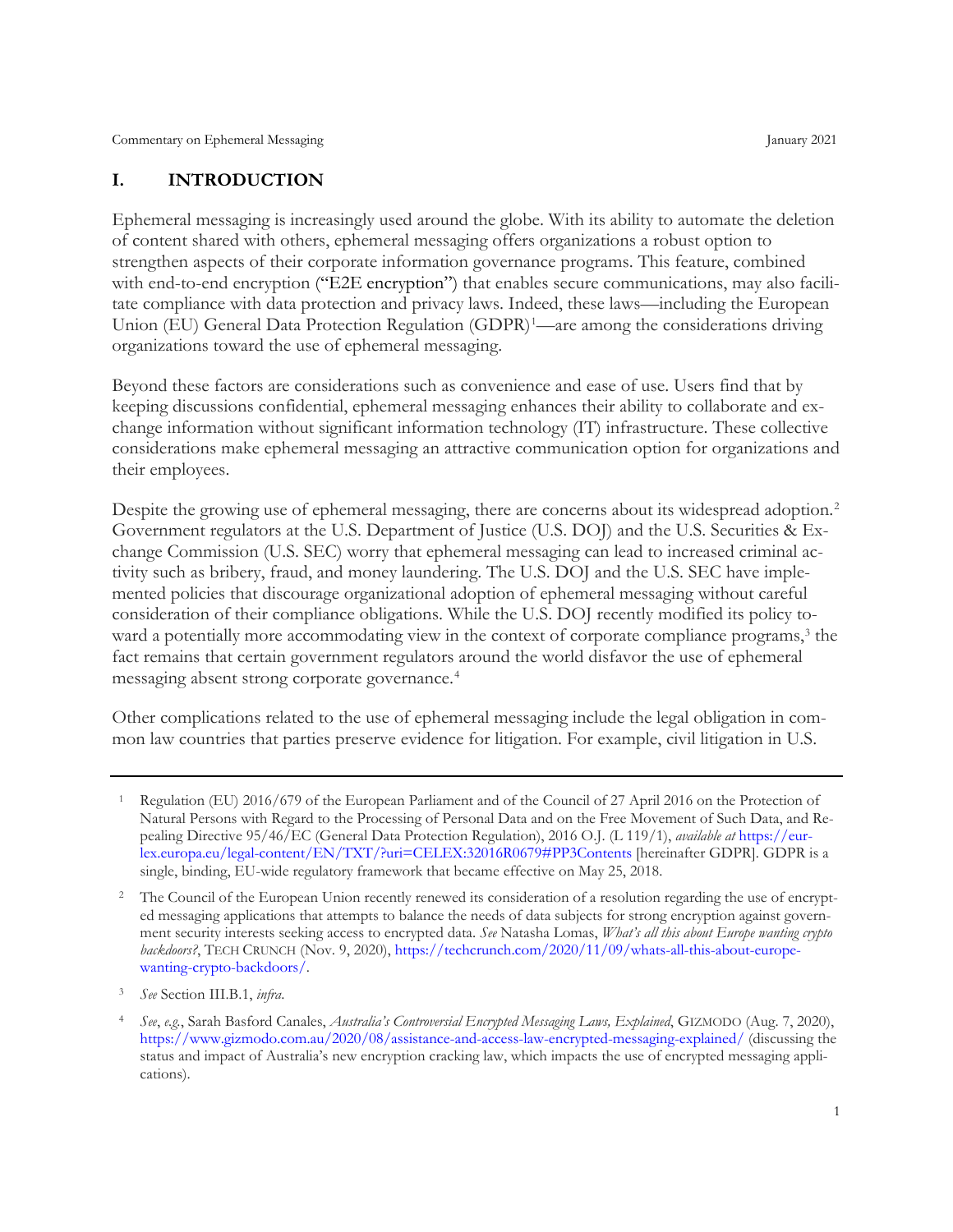federal and state courts generally requires that litigants (at a minimum) keep information relevant to the claims and defenses in a particular action. Once the common law duty to preserve attaches, use of ephemeral messaging may cause relevant data to be discarded, which could violate that duty.<sup>[5](#page-7-0)</sup>

These and similar competing demands spotlight a clear tension that has created a quandary for organizations wishing to implement ephemeral messaging. In the face of that tension, organizations need direction on how they should address these competing demands. This is particularly the case for organizations seeking to use ephemeral messaging to comply with cross-border data protection directives without violating other legal requirements.

This tension is also apparent for government regulators and judges who have been tasked with evaluating an organization's efforts at compliance with a particular law or regulation. These decisionmakers may be inclined to presume that ephemeral messaging is being used to prevent regulators, courts, litigation adversaries, or the public from obtaining critical information about the inside workings of a company. A closer, more thorough inspection could provide a more balanced perspective, revealing that a corporate ephemeral messaging program is meritorious and designed to advance business objectives, including compliance with cross-border data protection regimes. Just as organizations could profit from guidance on the issues, regulators and courts may also benefit from direction on how to address ephemeral messaging. In particular, regulators and courts should understand how to identify and distinguish a legitimate ephemeral messaging program from uses of this technology that may be inappropriate.

All of which has led The Sedona Conference Working Group 6 to prepare The Sedona Conference *Commentary on Ephemeral Messaging* ("*Commentary*"). Section II of the *Commentary* defines the nature and scope of ephemeral messaging, while Section III provides a detailed sketch of the tension and competing demands facing organizations that wish to use these tools. [6](#page-7-1) Section IV encompasses a series of guidelines that provide direction to organizations on how to navigate the landscape of uncertainty surrounding the use of ephemeral messaging.<sup>[7](#page-7-2)</sup> The guidelines also offer recommendations to regulators and judges for evaluating good-faith uses of corporate ephemeral messaging.

In particular, Guideline One provides that regulators and courts should recognize that ephemeral messaging may advance key business objectives. Guideline Two proposes that organizations take affirmative steps to manage ephemeral messaging risks. Guideline Three states that organizations should make informed choices and develop comprehensive use policies for ephemeral messaging

<span id="page-7-0"></span><sup>5</sup> *See* WeRide Corp. v. Kun Huang, No. 5:18-cv-07233, 2020 WL 1967209 (N.D. Cal. Apr. 24, 2020) (criticizing defendants and imposing terminating sanctions for, among other things, implementing an enterprise grade ephemeral messaging application to conceal relevant communications from discovery); Herzig v. Arkansas Found. for Med. Care, Inc., No. 2:18-cv-02101, 2019 WL 2870106 (W.D. Ark. July 3, 2019) (holding that plaintiffs' use of Signal during litigation was designed to prevent discovery of relevant communications, was "intentional, bad-faith spoliation of evidence," and justified the imposition of sanctions).

<span id="page-7-1"></span><sup>6</sup> *See* Sections II & III, *infra*.

<span id="page-7-2"></span><sup>7</sup> *See* Section IV, *infra*.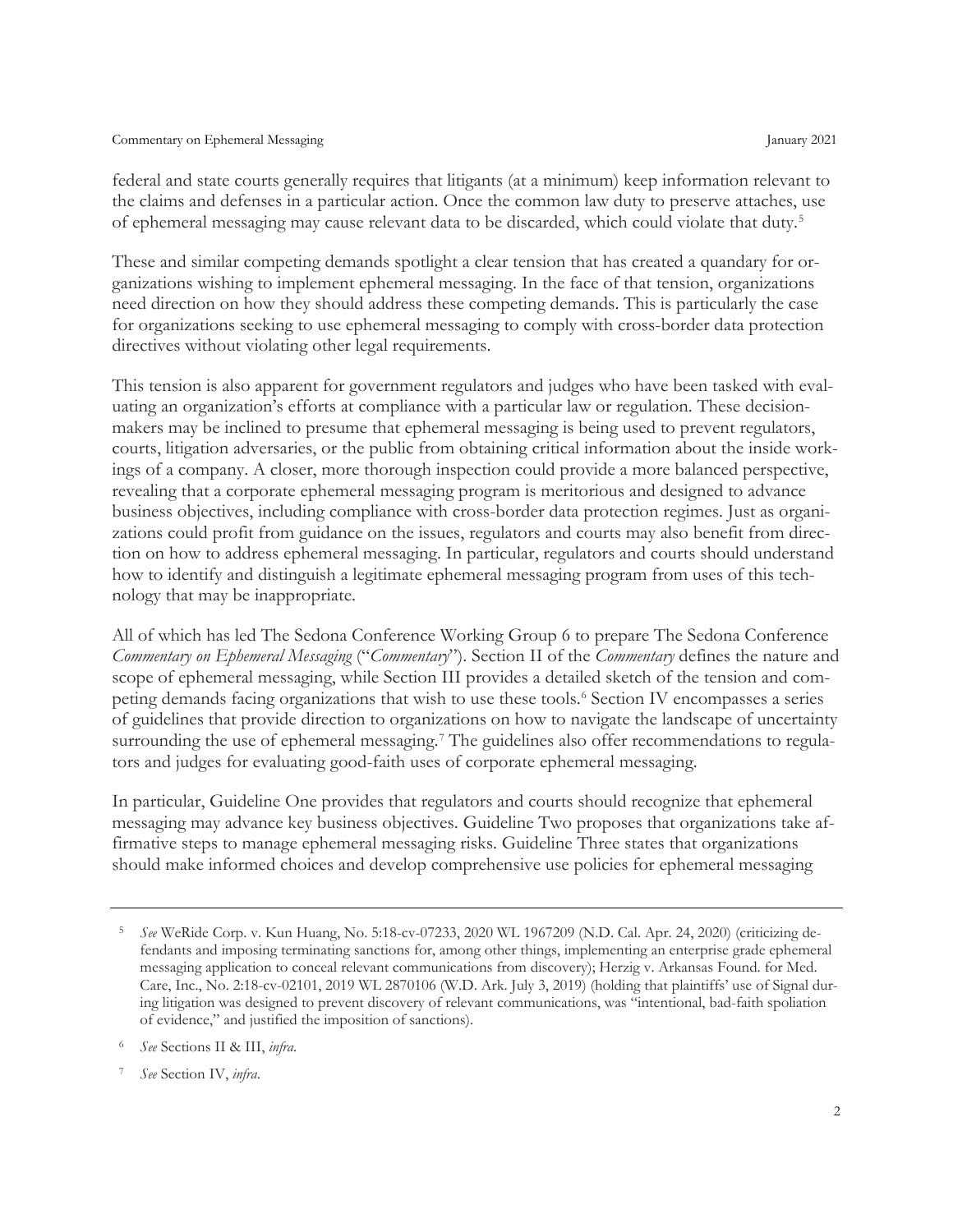applications. Guideline Four recommends that regulators, courts, and organizations consider practical approaches, including comity and interest balancing, to resolve cross-jurisdictional conflicts over corporate uses of ephemeral messaging. Guideline Five emphasizes how reasonableness and proportionality should govern discovery obligations relating to ephemeral messaging data in U.S. litigation.

These guidelines are designed to help organizations and their counsel, as well as regulators and courts, as they evaluate and address conflicting obligations for organizations regarding their use of ephemeral messaging.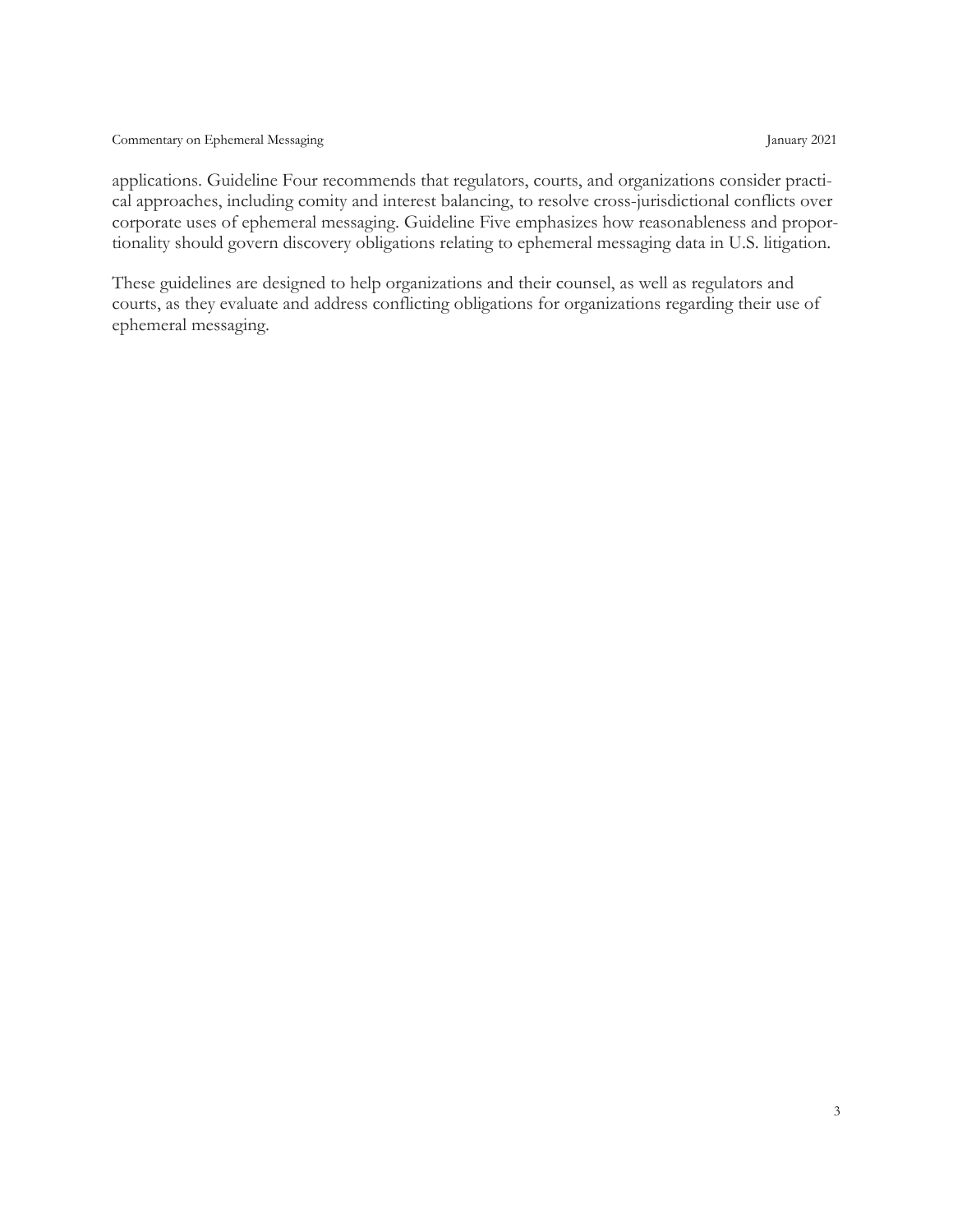#### <span id="page-9-0"></span>**II. EPHEMERAL MESSAGING—NATURE AND SCOPE**

Ephemeral messaging refers to secure written communications between one or more parties that are generally considered dynamic, nonstatic, [8](#page-9-2) and "lasting a very short time."[9](#page-9-3) The two central components of ephemeral messaging that distinguish this technology from other electronic communication media are: (1) automated disposition of message content on the sender's application *and* that of the recipient; and (2) E2E encryption functionality.

#### **A. Automated Disposition of Message Content**

<span id="page-9-1"></span>As ephemeral messages are intended to be short-lived, the applications used to generate these communications are designed to enable automatic disposition or expiration of the messages. The specialized functionality of ephemeral messaging applications to delete these messages automatically or after a predefined duration (most often a very short time) also eliminates the message and (in some cases) the underlying metadata residing on the user's application *and* on the applications of those who either sent or received the messages in question.<sup>[10](#page-9-4)</sup>

For some technologies, the deletion of such content is instantaneous upon closing the message.<sup>[11](#page-9-5)</sup> For others, users can set a period of time—from moments to days or even months—before such information is discarded.[12](#page-9-6) They can also modify retention and deletion periods by sender or recipient.[13](#page-9-7)

<span id="page-9-5"></span><sup>11</sup> *See Your Confidential Messenger*, CONFIDE[, https://getconfide.com](https://getconfide.com/) ("Confide messages self-destruct. After they are read once, they are gone.").

<span id="page-9-2"></span><sup>8</sup> *See* The Sedona Conference, *Primer on Social Media, Second Edition*, 20 SEDONA CONF. J. 1, 10 (2019) (discussing the dynamic characteristics of social media and messaging application content including that such information "may be easily modified or destroyed by the user, the recipient, the application provider, or by the technology itself.").

<span id="page-9-3"></span><sup>9</sup> [https://www.merriam-webster.com/dictionary/ephemeral.](https://www.merriam-webster.com/dictionary/ephemeral)

<span id="page-9-4"></span><sup>10</sup> Wickr's ephemeral messaging offering is one such example. *How private are my Wickr messages?*, WICKR, <https://support.wickr.com/hc/en-us/articles/115005145108-How-private-are-my-Wickr-messages> ("Wickr then deletes all metadata from its communications and our Secure File Shredder cleans the RAM after each message or picture is opened.").

<span id="page-9-6"></span><sup>12</sup> *See Disappearing messages for Signal*, SIGNAL[, https://signal.org/blog/disappearing-messages/](https://signal.org/blog/disappearing-messages/) (". . . any conversation can be configured to delete sent and received messages after a specified interval. The configuration applies to all parties of a conversation, and the clock starts ticking for each recipient once they've read their copy of the message.").

<span id="page-9-7"></span><sup>13</sup> *See What makes Wickr different from other productivity tools?*, WICKR, [https://support.wickr.com/hc/en](https://support.wickr.com/hc/en-us/articles/115002632813-What-makes-Wickr-different-from-other-productivity-tools-)[us/articles/115002632813-What-makes-Wickr-different-from-other-productivity-tools-](https://support.wickr.com/hc/en-us/articles/115002632813-What-makes-Wickr-different-from-other-productivity-tools-) ("In Wickr, administrators can enforce policies for message retention similar to email retention policies. Retention can be customized for different groups of users or teams depending upon internal policies and compliance requirements.").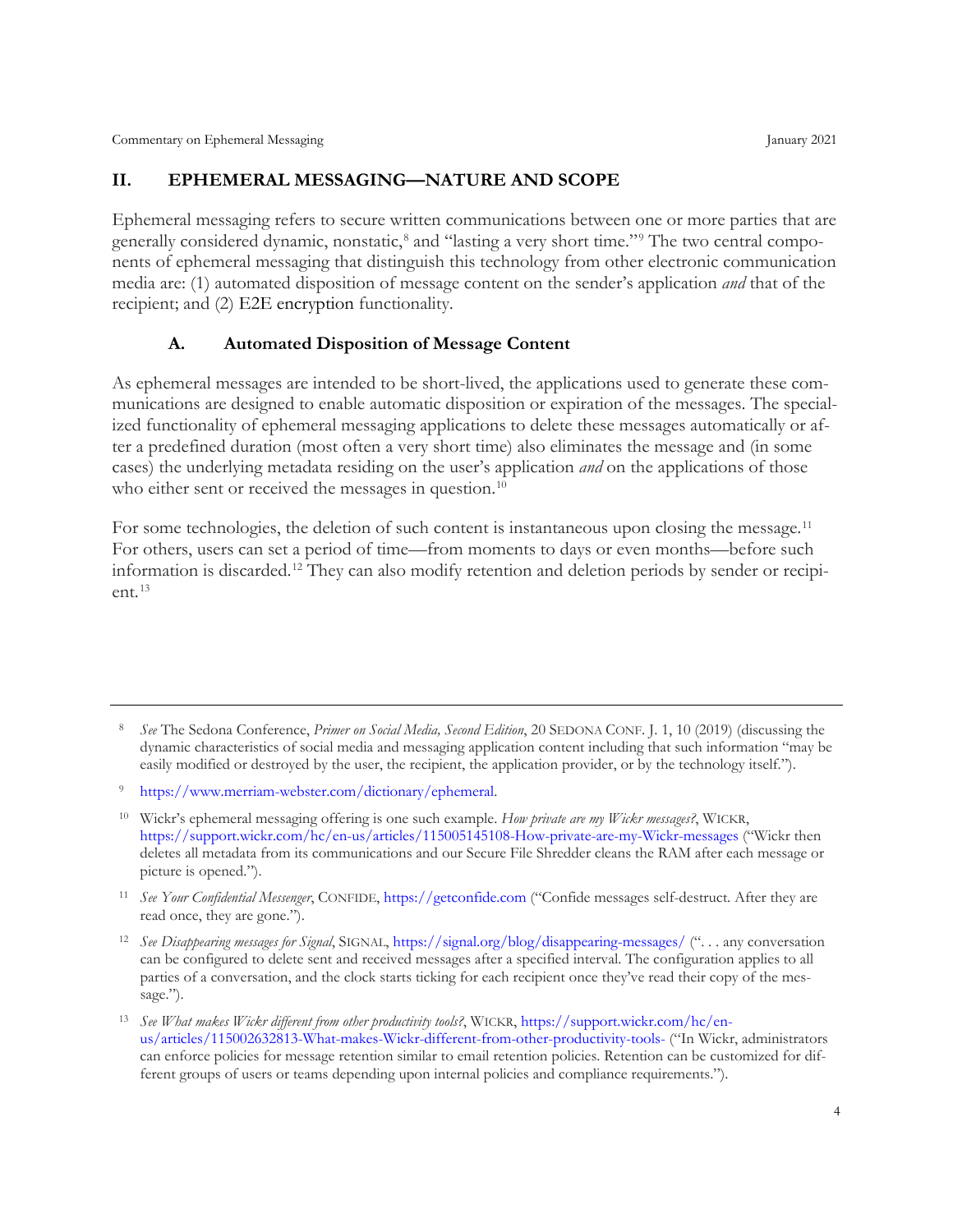#### **B. E2E Encryption**

<span id="page-10-0"></span>Another significant point of distinction between ephemeral messaging and certain electronic communication tools is that of E2E encryption. [14](#page-10-2) Encryption involves the use of cryptography to take a plain text and, through use of keys and algorithms, transforms that plain text into coded text that cannot be read. At the other end, the process is reversed to decrypt a message sent to an intended recipient. Encryption enhances privacy by making it more difficult for hackers and other unintended data recipients to read encrypted data. Encryption can take many forms and provides varying degrees of protection depending on the sophistication of the keys and algorithm.

E2E encryption provides the user with enhanced control over the disposition of messages and enables ephemeral messaging technology to support the objective of transient message content.[15](#page-10-3) This type of encryption safeguards communicated data by making it unintelligible in the absence of the algorithm and keys before the data is scheduled for expiration. By so doing, E2E encryption ensures there are no other points in the transmission chain where the data would be accessible to a third party (barring a technical flaw in the implementation of the encryption). This, in turn, typically prevents third parties from obtaining or viewing message content and other transmission details. To further enhance security of the communications and notions of user control, many ephemeral messaging technologies implement endpoint encryption schemes that typically provide no external key management or escrowing capability. This, in effect, shields message content from third parties, including the ephemeral messaging provider, its data stores, and its employees.[16](#page-10-4)

#### **C. Other Characteristics of Ephemeral Messaging**

<span id="page-10-1"></span>Beyond automated disposition and E2E encryption, ephemeral messaging applications have a variety of characteristics and features. To better understand the nature of their functionality and the corresponding impact they have on senders and recipients, this *Commentary* categorizes ephemeral messag-

<span id="page-10-2"></span><sup>14</sup> Non-ephemeral messaging applications like iMessage may also offer users E2E encryption. *Privacy*, APPLE, https://www.apple.com/privacy/features/ ("Your Messages and FaceTime conversations are encrypted end-toend, so they can't be read while they're sent between devices."). In contrast, workplace collaboration tools may not have the most robust forms of encryption necessary to safeguard user confidentiality. *See* Gennie Gebhart, *What if All Your Slack Chats Were Leaked?*, NEW YORK TIMES (July 1, 2019), [https://www.nytimes.com/2019/07/01/](https://www.nytimes.com/2019/07/01/%E2%80%8Copinion/slack-chat-hackers-encryption.html) [opinion/slack-chat-hackers-encryption.html.](https://www.nytimes.com/2019/07/01/%E2%80%8Copinion/slack-chat-hackers-encryption.html)

<span id="page-10-3"></span><sup>15</sup> *See Primer on Social Media, Second Edition, supra* note 8, at 15 ("Different applications offer competing features, including the ability to control distribution of messages (to a small group versus a community of users), message encryption, private messaging capability, prevention of screenshots, untraceable messages, and removal of messages from others' devices.").

<span id="page-10-4"></span><sup>16</sup> *See*, *e.g.*, *Viber Encryption Overview*, RAKUTEN VIBER, [https://www.viber.com/app/uploads/viber-encryption](https://www.viber.com/app/uploads/viber-encryption-overview.pdf)[overview.pdf](https://www.viber.com/app/uploads/viber-encryption-overview.pdf) (". . . all of Viber's core features are secured with end-to-end encryption . . . This means that the encryption keys are stored only on the clients themselves and no one, not even Viber itself, has access to them."); *Telegram FAQ*, TELEGRAM, https://telegram.org/faq#secret-chats ("All messages in secret chats use end-to-end encryption. This means only you and the recipient can read those messages—nobody else can decipher them, including us here at Telegram.").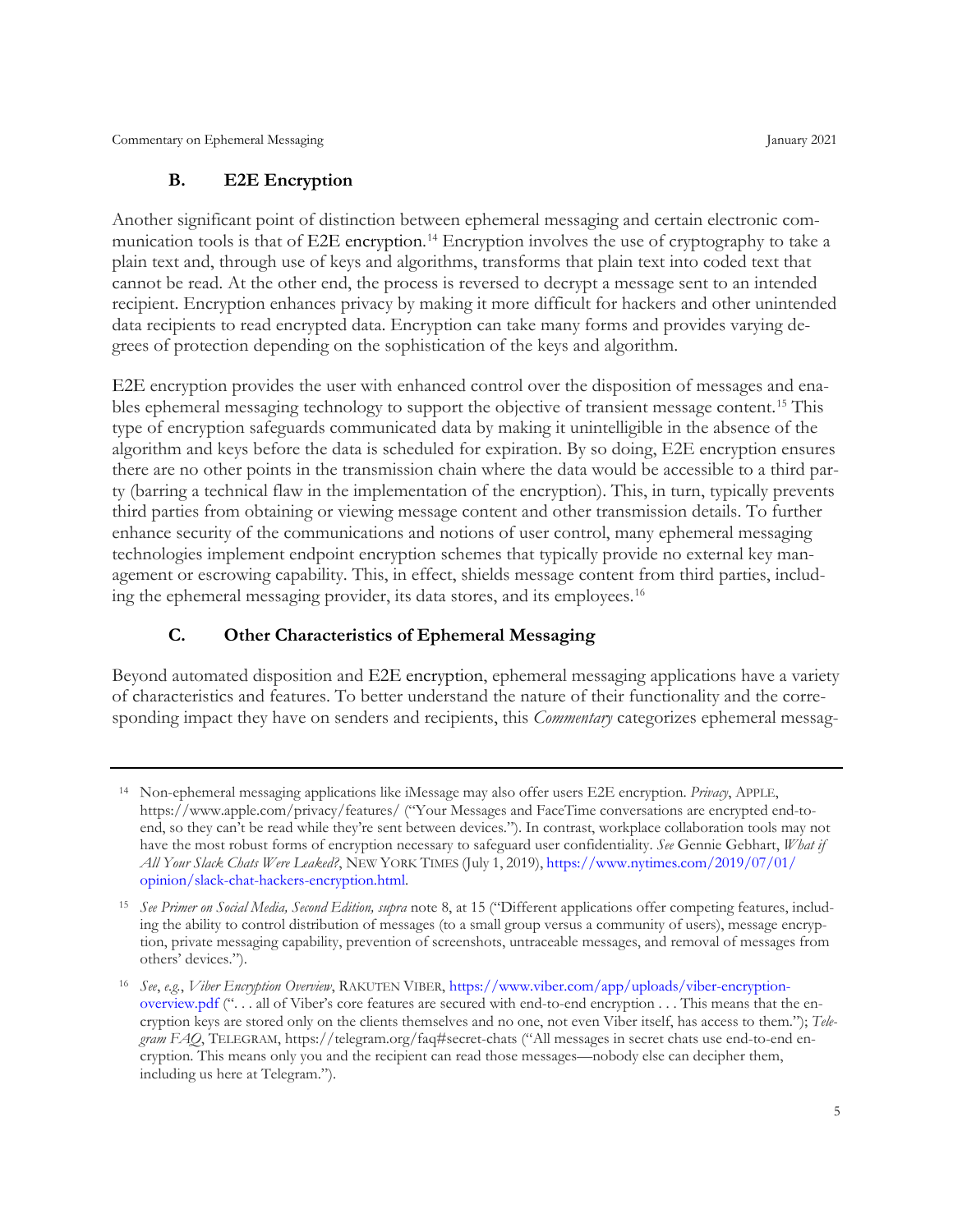ing applications as follows: purely ephemeral, quasi-ephemeral, and non-ephemeral. These categories provide additional understanding for determining whether a messaging application is actually ephemeral and what other features might distinguish an ephemeral messaging application from one that is non-ephemeral. These categories are not mutually exclusive. Some applications may have features from more than one category. Nor are the factors delineated under the respective categories exhaustive. Certain applications may have additional features not discussed in this *Commentary*.

#### **1. Purely Ephemeral Messaging**

<span id="page-11-0"></span>The following features generally characterize purely ephemeral messaging applications.

- *Deliberate, Permanent, and Automated Message Deletion Built into the Application.* This is one of the core components of an ephemeral messaging application for both the sender and the recipient of a message.
- *Unchangeable Deletion Trigger*. Once a time frame (e.g., 24 hours) or trigger (e.g., once viewed by recipient) is established for deletion, it cannot be changed after a message is sent. The time frame may be shortened or lengthened for future messages, typically with a corresponding notification to a recipient through that conversation or channel. For some applications, these triggers are built into the application's functionality as a "read and burn" function and cannot be modified.
- *No Archiving or Storage Capability*. Users cannot prevent message content or metadata from being permanently destroyed from all sources, although other indirect means of archiving, such as screen shots, are always possible. Some applications provide a warning when a screen shot is made on the same device, but this is easily bypassed using a second device.
- *Deletion Consistent within the Application for Senders and Recipients.* Senders cannot retain messages that are removed from a recipient's application and vice-versa.
- *E2E encryption.* Third parties, including the application provider, cannot access message content without encryption keys.
- *Prevention of Impediments to Deletion*. Purely ephemeral messaging applications employ mechanisms such as screenshot shields (which can be circumvented, however, by using a second device<sup>[17](#page-11-1)</sup>) and forwarding protection to enable message deletion.

<span id="page-11-1"></span><sup>17</sup> *See* United States v. Engstrom, No. 2:15-cr-00255-JAD-PAL, 2016 WL 2904776 (D. Nev. May 16, 2016) (observing that Wickr's screen protection feature could be circumvented by taking "pictures of texts with a camera to document them.").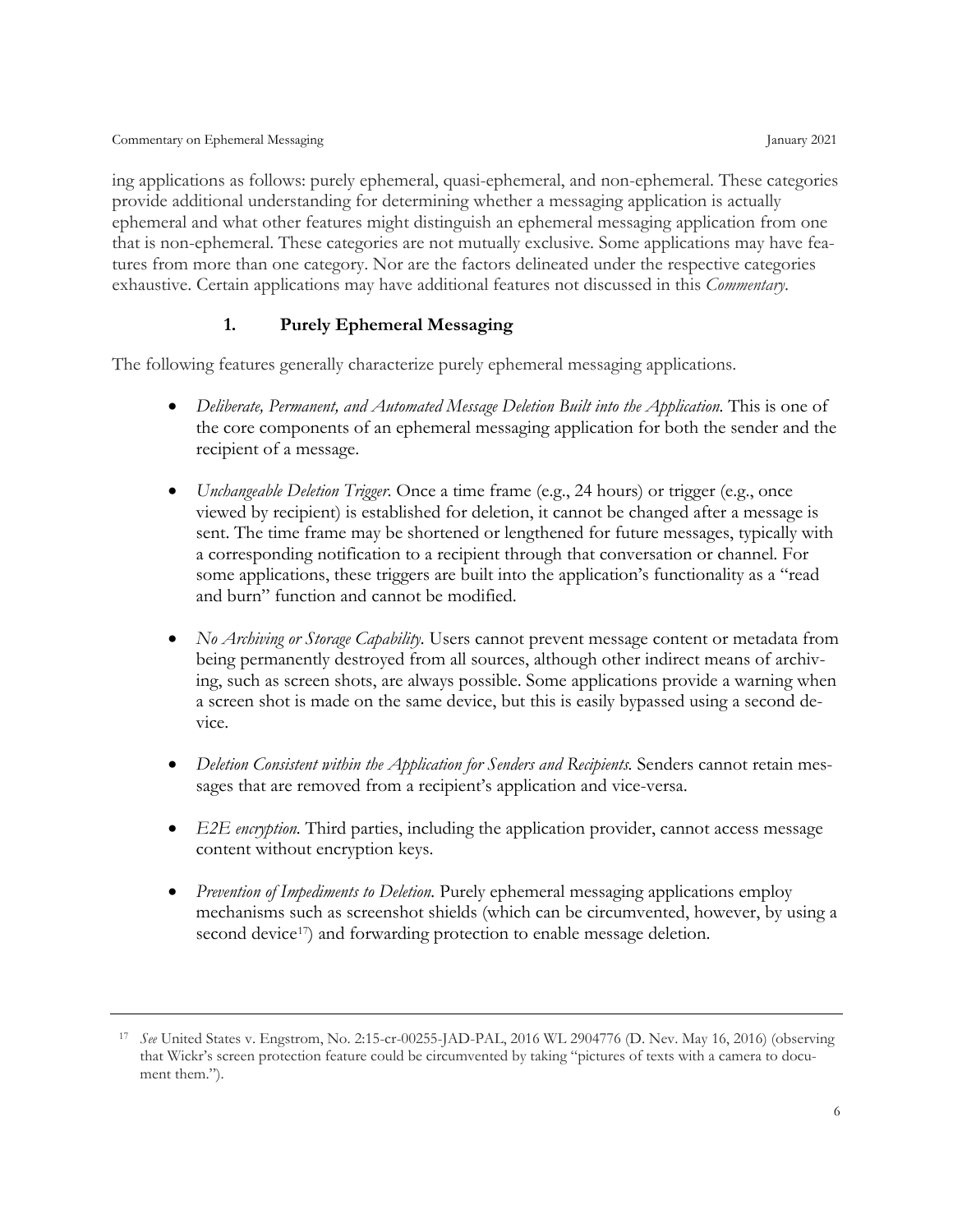#### **2. Quasi-Ephemeral Messaging**

<span id="page-12-0"></span>The following features may characterize quasi-ephemeral messaging applications.

- *Preservation Possible in Certain Circumstances*. Applications that are quasi-ephemeral provide senders, recipients, or administrators with the ability to set deletion as a default while also configuring the application to preserve certain message content. In like manner, senders, recipients, or administrators also have the ability to override preservation as a default and implement ephemeral deletion mechanisms for certain messages, senders, recipients, or components of the application.
- *Deletion May be Impeded by External Mechanisms*. If the application permits the use of Applications that do not disable external mechanisms (such as screenshots) to prevent total deletion.
- *Content is Deleted, But Metadata is Preserved*. Quasi-ephemeral messages are completely deleted and their content is not preserved, but certain metadata—including the time a message was sent or received or the identity of the sender or recipients—is retained.
- *Combination of Other Features*. Messaging applications may be quasi-ephemeral if they combine a series of features from both purely ephemeral and non-ephemeral applications.

#### **3. Non-Ephemeral Messaging**

<span id="page-12-1"></span>The following features often characterize non-ephemeral messaging applications and are included to distinguish ephemeral messaging technologies from those that are non-ephemeral.

- *Deliberate and Permanent Message Deletion not Built into the Application*. The intentional, irrevocable deletion of messages is a key component of an ephemeral messaging application. Applications that do not provide this feature in some form cannot be considered ephemeral.
- *Deletion is Not Consistent across Senders and Recipients*. If a sender cannot automate deletion of the message from both the sender's device *and* the recipient's device, the application from which the message was sent is not ephemeral.
- *Deletion from the Application Does Not Delete Content from Other Sources*. If a message can be deleted from an application but is still kept in some format on a server, backups, or other storage mediums, the application from which the message was sent is not ephemeral.
- *Deletion Time Frame is Variable*. Where the time frame for message deletion is indefinite, can be determined or modified after the message is sent, or can be based on nontem-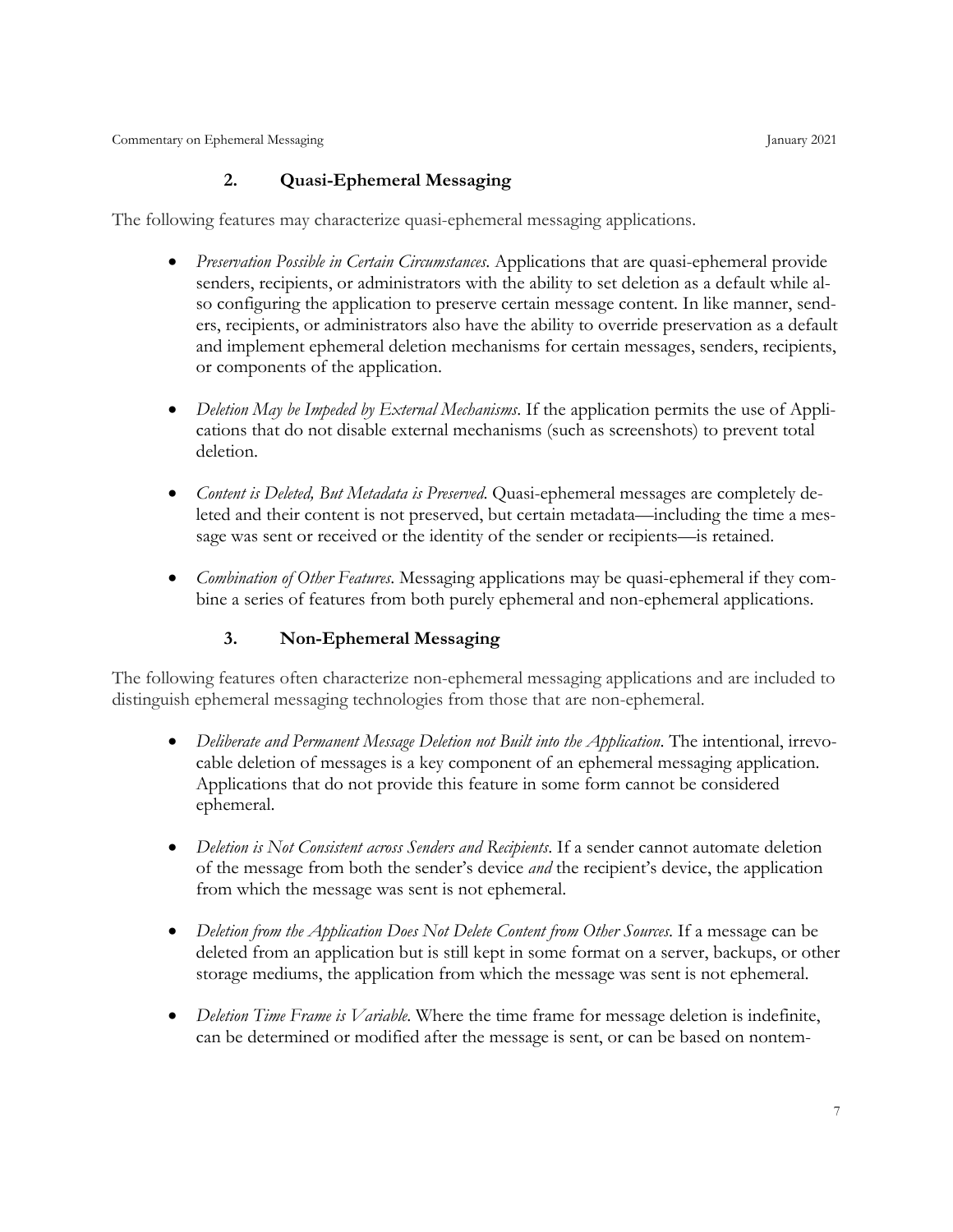poral factors that could accelerate deletion (such as size limitations), the application from which the message was sent is not ephemeral.

• *Lack of E2E Encryption*. Encryption is either entirely lacking or is limited to data that is in transit and at rest. Under either scenario, third parties—including the provider—have the ability to access messages, making the application from which the message was sent non-ephemeral.

The aforementioned characterization of ephemeral messaging provides important context on how the *Commentary* views ephemeral messaging, both in terms of understanding the tensions associated with the use of ephemeral messaging and delineating guidelines regarding the use of this technology.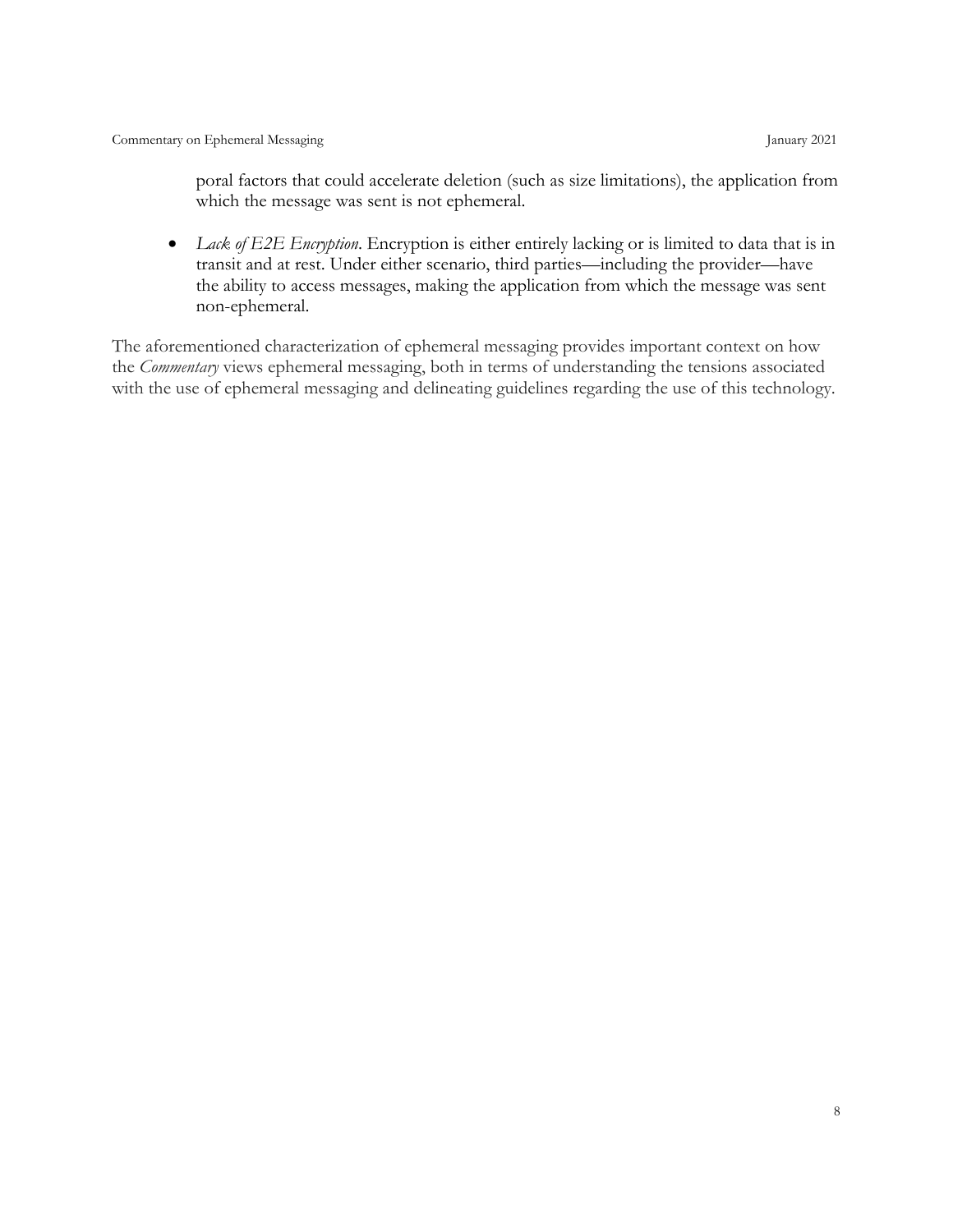#### <span id="page-14-0"></span>**III. TENSIONS ASSOCIATED WITH THE USE OF EPHEMERAL MESSAGING APPLICATIONS**

The widespread use of ephemeral messaging applications reduces a number of privacy and data protection risks but also creates new challenges for governments and private sector organizations. Organizations and their counsel must consider how to balance these opposing interests, taking into account the views of government regulators and courts. Section III of this *Commentary* explores the underlying nature of these considerations by examining the laws, practices, and perspectives that support and oppose the use of ephemeral messaging.

#### <span id="page-14-1"></span>**A. Benefits of Ephemeral Messaging**

#### **1. Organizational Benefits**

<span id="page-14-2"></span>There are a number of benefits of ephemeral messaging—both for organizations and for individual users. For organizations, in particular, ephemeral messaging supports information governance best practices by reducing unnecessary data. It also facilitates, among other things, compliance with legal requirements to protect personal data, privacy by design, and data security objectives.

#### **a. Information Governance**

The massive growth in data volumes has driven organizations to adopt policies that seek to manage the life cycle of data. The focus of those policies is on retention of data with ongoing business value and early identification and action to discard data without such value. Responsible usage of ephemeral messaging tools can offer significant economies in data storage and records management. Established record retention policies naturally weigh the business value of a data asset against the costs of retention and remove data assets that have aged beyond their use in an organization.

In practice, enforcing the deletion of obsolete data is difficult and generally not prioritized by organizations. Stale data often is challenging to destroy because its value is hard to ascertain later in time. It may require laborious review long after the reason for its creation or retention has been forgotten.

Effective governance of messaging and emails is more likely when the approach is built on a "read then delete/action/store" approach versus the more common accumulation without limit or until the mailbox exceeds its quota. The consequences for adopting the latter approach include enforcement actions and fines against organizations that fail to remediate "data graveyards" with "years-old private data."[18](#page-14-3) The €14.5 million fine that the Berlin Commissioner for Data Protection and Free-

<span id="page-14-3"></span><sup>18</sup> European Data Protection Board, *Berlin Commissioner for Data Protection Imposes Fine on Real Estate Company* (Nov. 5, 2019), [https://edpb.europa.eu/news/national-news/2019/berlin-commissioner-data-protection-imposes-fine-real](https://edpb.europa.eu/news/national-news/2019/berlin-commissioner-data-protection-imposes-fine-real-estate-company_en)[estate-company\\_en.](https://edpb.europa.eu/news/national-news/2019/berlin-commissioner-data-protection-imposes-fine-real-estate-company_en)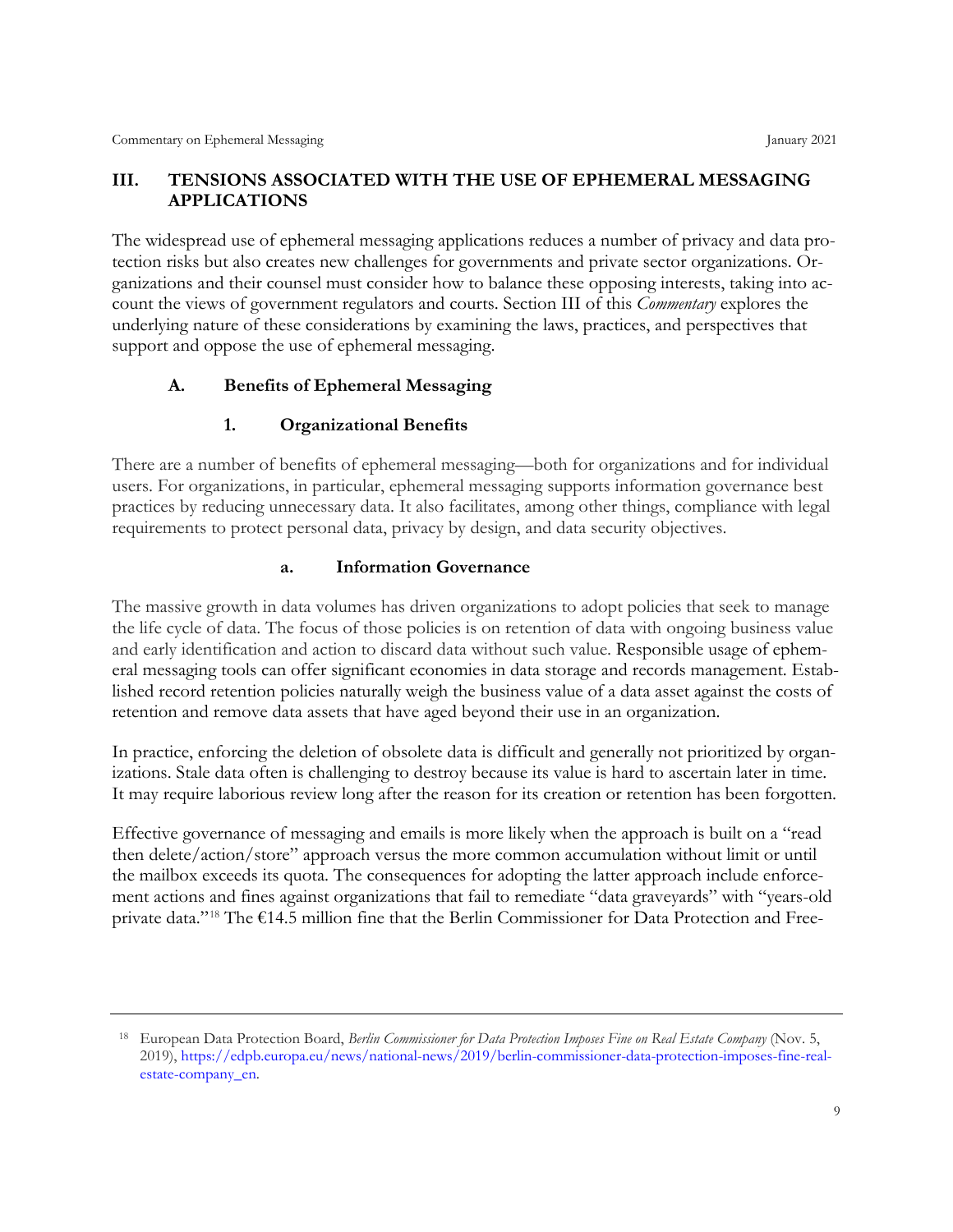dom of Information imposed on Deutsche Wohnen in 2019 for failing to implement an effective in-formation management system exemplifies the folly of this approach.<sup>[19](#page-15-0)</sup>

Ephemeral messaging can assist with implementation of the life-cycle process by eliminating data with no ongoing business value, particularly since a sizeable portion of the data growth involves this type of information (e.g., routine communications, meeting requests, duplicative email chains to large groups, etc.). Such a practice removes large volumes of low-value data, offering significant benefits to the organization. Likewise, information governance policies that prioritize data assets with business value, rather than controlling all information equally, enhance the usefulness of retained information and are more responsive to changing end-user preferences.

#### **b. Legal Compliance Support**

The 1981 Convention for the Protection of Individuals with regard to Automatic Processing of Personal Data ("Convention 108") was the first binding international law addressing privacy and data protection.[20](#page-15-1) Convention 108 mandates a number of personal data protection and privacy requirements that are facilitated by ephemeral messaging, including the implementation of security measures to protect personal data, data minimization, storage limitation, and the right of individuals to have their personal data deleted. In the decades since, Convention 108 has been ratified by fiftyfive countries. Numerous additional data protection laws have been adopted across the globe with similar requirements.

One of the most significant pieces of recent data protection legislation is the GDPR, which establishes data protection and privacy requirements for personal data of individuals within the European Economic Area (EEA) and governs the export of personal data outside the EEA. Like Convention 108 and the EU Data Protection Directive, the GDPR requires the implementation of security measures to protect personal data, including by imposing the principles of data minimization and storage limitation on all personal data processing operations. The GDPR also provides individuals with the right to have their personal data deleted.

The use of ephemeral messaging can facilitate GDPR compliance. The automated deletion features of ephemeral messaging applications can help meet GDPR data minimization and storage limitation requirements. Ephemeral messaging can also minimize the effort required to respond to data subject deletion or access requests, since certain data will be subject to automatic erasure. Finally, the encryption protections and automatic deletion of personal data though ephemeral messaging platforms reduces exposure in the event of a breach. Notification to data subjects is not required where the breach is not likely to result in a "high risk" to their rights and freedoms, and regulatory notification is not required where the breach is "unlikely to result in a risk to the rights and freedoms of natural

<span id="page-15-0"></span><sup>19</sup> *Id*.

<span id="page-15-1"></span><sup>&</sup>lt;sup>20</sup> Council of Europe, European Treaty Series No. 108 (Jan. 28, 1981), [https://rm.coe.int/1680078b37.](https://rm.coe.int/1680078b37)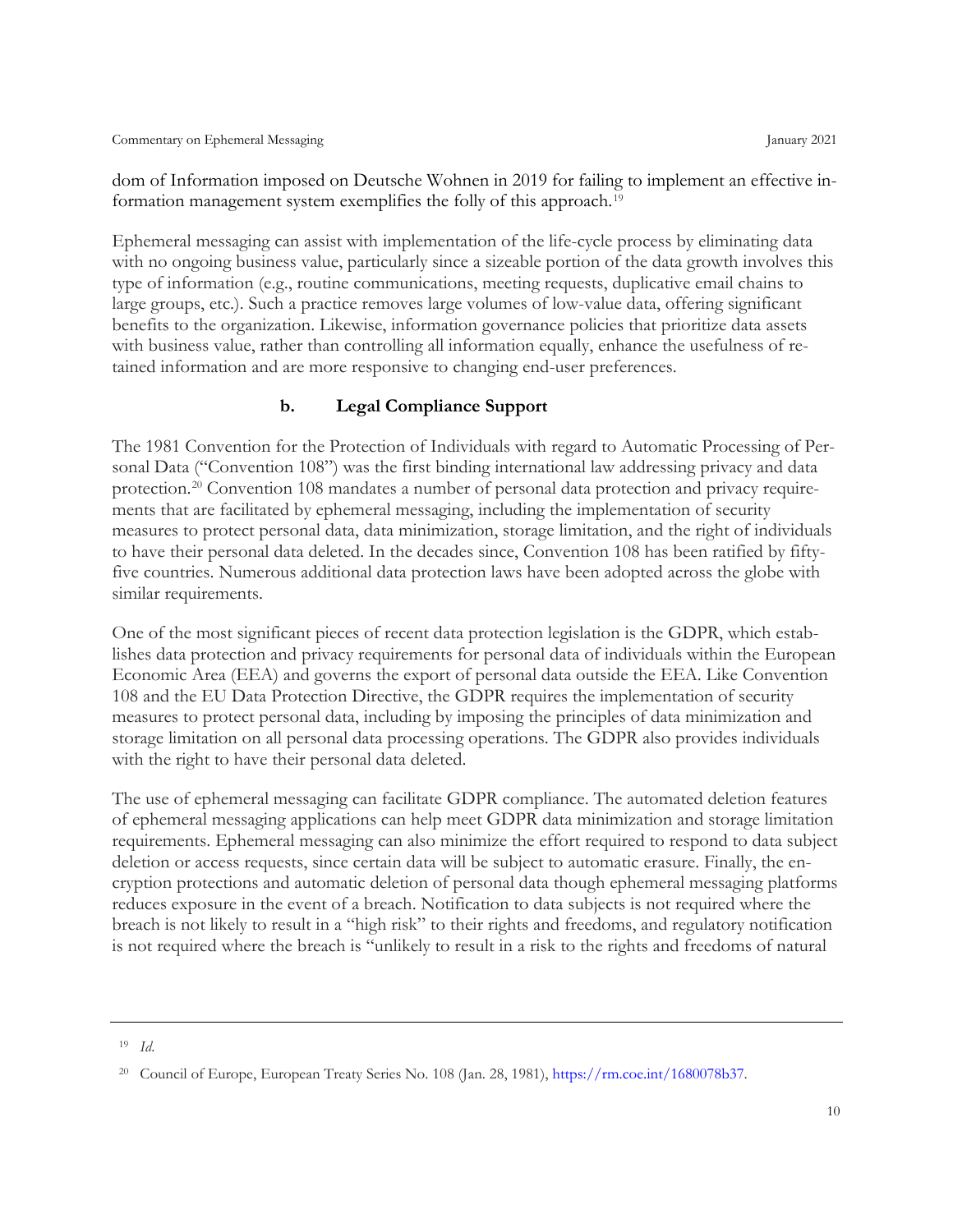persons."[21](#page-16-0) The protections afforded by ephemeral messaging can reduce or eliminate these risk factors, regardless of the sensitive nature of any information communicated through ephemeral messaging.

The GDPR is particularly significant given its broad reach. It applies to organizations established within the EEA. It also applies to organizations located outside the EEA that offer goods or services in the EEA, monitor behavior of data subjects within the EEA, or to which EU law applies due to public international law. Violations of the GDPR can carry severe consequences, including regulatory penalties of up to  $\epsilon$ 20,000,000 or 4 percent of global revenues, whichever is greater.<sup>[22](#page-16-1)</sup>

The GDPR is not the only significant data protection law that has taken effect recently. Various countries have enacted or updated data protection laws to enhance privacy safeguards in the digital age, including Australia,<sup>[23](#page-16-2)</sup> Bermuda,<sup>[24](#page-16-3)</sup> Brazil,<sup>[25](#page-16-4)</sup> and Israel.<sup>[26](#page-16-5)</sup> In the U.S., the Federal Trade Commission enforces data protection pursuant to Section 5 of the FTC Act, $27$  though much of the movement on data protection has originated with state governments. For example, some state data breach statutes impose proactive storage limitation requirements.[28](#page-16-7) In 2016, New York State promulgated cybersecurity regulations requiring financial institutions to develop and implement cybersecurity policies, including "policies and procedures for the secure disposal on a periodic basis of [certain] Nonpublic Information."[29](#page-16-8) The California Consumer Privacy Act (CCPA) incentivizes organizations to reduce their data footprint and enhance security protections in the face of statutory penalties for

- <span id="page-16-2"></span><sup>23</sup> *Privacy Amendment (Notifiable Data Breaches) Act 2017*.
- <span id="page-16-3"></span><sup>24</sup> Personal Information Protection Act 2016.
- <span id="page-16-4"></span><sup>25</sup> Lei Geral de Proteção de Dados Pessoais [Brazilian General Data Protection Act]*,* Law No. 13,709/2018.
- <span id="page-16-5"></span><sup>26</sup> Protection of Privacy Regulations (Data Security) 5777-2017.

<span id="page-16-0"></span><sup>21</sup> GDPR arts. 33, 34.

<span id="page-16-1"></span><sup>22</sup> GDPR art. 82. *See* Adam Satariano, *Google Is Fined \$57 Million Under Europe's Data Privacy Law*, NEW YORK TIMES (Jan. 21, 2019)<https://www.nytimes.com/2019/01/21/technology/google-europe-gdpr-fine.html> (discussing €50 million fine imposed by French data protection authority on Google for not disclosing how user's data is collected across its services).

<span id="page-16-6"></span><sup>27</sup> *See In the Matter of Snapchat, Inc.,* FTC Docket No. C-4501, FTC File No. 132-3078 (December 23, 2014) (consent order) (approving final order settling charges that Snapchat misrepresented the ephemeral nature of messages sent through the service); FEDERAL TRADE COMM'N, PROTECTING CONSUMER PRIVACY IN AN ERA OF RAPID CHANGE: RECOMMENDATIONS FOR BUSINESS AND POLICYMAKERS (March 2012)[, https://www.ftc.gov/sites/default/](https://www.ftc.gov/sites/default/files/documents/reports/federal-trade-commission-report-protecting-consumer-privacy-era-rapid-change-recommendations/120326privacyreport.pdf) [files/documents/reports/federal-trade-commission-report-protecting-consumer-privacy-era-rapid-change](https://www.ftc.gov/sites/default/files/documents/reports/federal-trade-commission-report-protecting-consumer-privacy-era-rapid-change-recommendations/120326privacyreport.pdf)[recommendations/120326privacyreport.pdf](https://www.ftc.gov/sites/default/files/documents/reports/federal-trade-commission-report-protecting-consumer-privacy-era-rapid-change-recommendations/120326privacyreport.pdf) (calling for enhanced focus on privacy, data security, and data minimization of consumer personal data).

<span id="page-16-7"></span><sup>28</sup> *See, e.g.,* ALA. CODE 1975 § 8-38-10; COLO. REV. STAT. § 6-1-713.

<span id="page-16-8"></span><sup>&</sup>lt;sup>29</sup> Cybersecurity Requirements for Financial Services Companies, N.Y. DEPT. OF FIN. SERV., 23 NYCRR 500.13 (2016).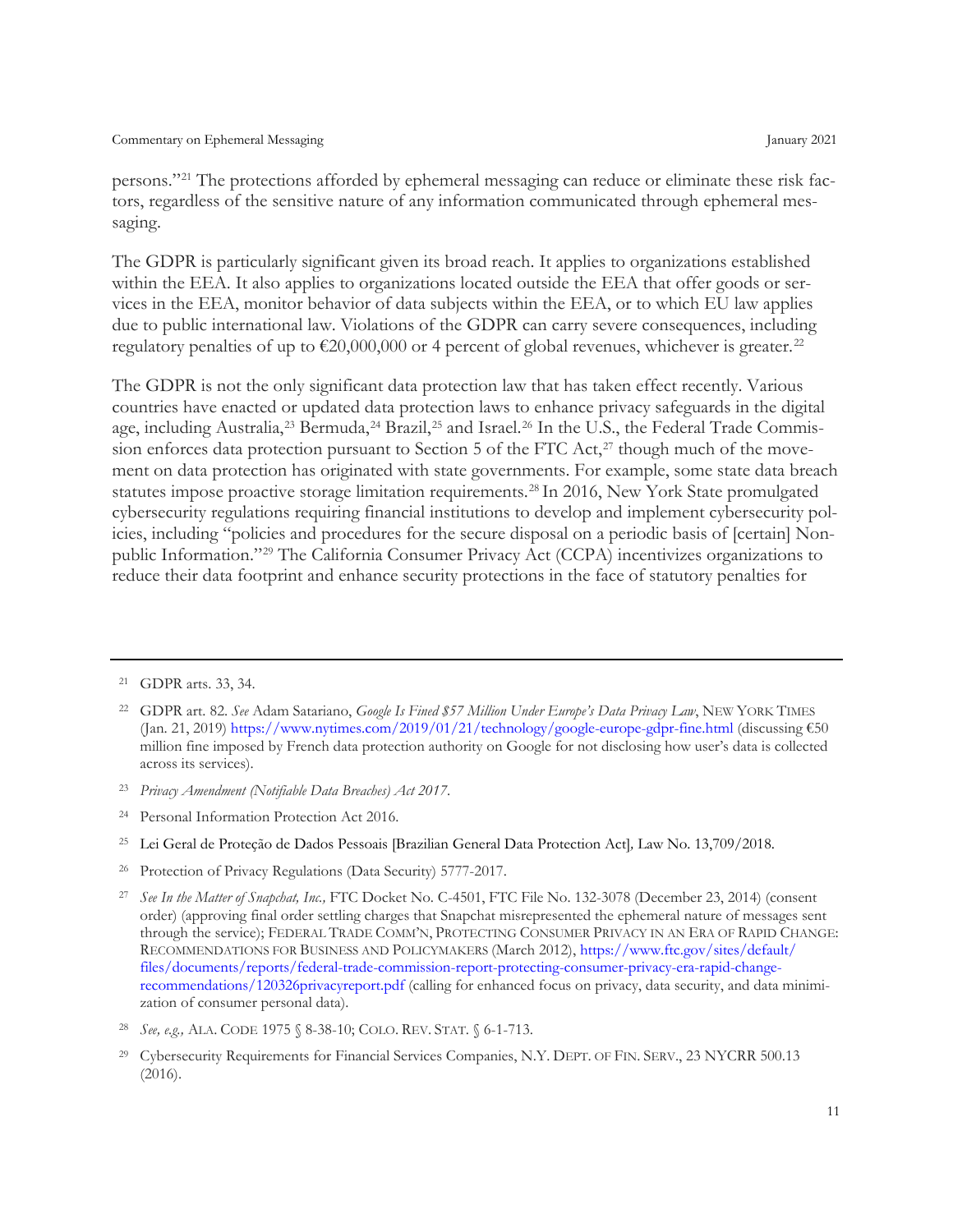breaches of personal information.[30](#page-17-0) The CCPA also provides individuals with new rights to access and delete their personal information. [31](#page-17-1)

As a result of increased data protection legislative activity, ephemeral messaging may gain even more traction as a beneficial tool for legal risk mitigation.

#### **c. Privacy by Design**

Privacy by design is an increasingly popular information management approach. It includes privacy and security protection as fundamental goals, embedding privacy into the design of the information technology system and business practices as a core functionality. This policy is designed to be proactive rather than reactive. It requires end-to-end security for the data at issue and directs operators to keep privacy as the default mode to ensure a user's privacy is protected without the user having to take any action. Operators are accountable for the collection of data, maintaining data security, mak-ing data available to the user upon request, and protecting data with appropriate security measures.<sup>[32](#page-17-2)</sup> This emphasis on privacy encourages corporate adoption of ephemeral messaging technologies to address privacy issues.

#### **d. Data Security**

Organizations may actively seek to use ephemeral messaging in situations where data security is paramount. For example, organizations bringing a new product to market or otherwise handling sensitive information relating to intellectual property may rely on ephemeral messaging to better ensure communications are secure and reduce the likelihood they are subject to interception.

Ephemeral messaging tools minimize the amount of data vulnerable to compromise. [33](#page-17-3) This is one of the most effective means of ensuring data security and may prevent hackers from gaining access to important information. Even if a mobile device is lost or otherwise compromised, for example, the automatic deletion of data provides protection against loss.

<span id="page-17-0"></span><sup>30</sup> The CCPA allows California residents the right to know the personal data collected about them, to access such data, to know whether their data has been sold or disclosed to another organization, and to refuse to allow the sale of their personal data. *See* CAL. CIV. CODE § 1798.100 *et seq.* (West 2020). Companies that suffer a security breach of personal information can be subject to a civil lawsuit and be ordered to pay California residents statutory damages of \$100-\$750 "per consumer per incident or actual damages, whichever is greater." CAL. CIV. CODE § 1798.150(a)- (b) (West 2020).

<span id="page-17-1"></span>Effective Jan. 1, 2023, the California Privacy Rights Act (CPRA) will replace the CCPA. The CPRA will generally augment the duties of regulated businesses toward California consumers and impose new limitations on their use of consumers' personal information. *See* Cynthia Cole, Matthew R. Baker, & Katherine Burgess, *Move Over, CCPA: The California Privacy Rights Act Gets the Spotlight Now*, BLOOMBERG LAW (Nov. 16, 2020), [https://news.bloomberglaw.](https://news.bloomberglaw.com/us-law-week/move-over-ccpa-the-california-privacy-rights-act-gets-the-spotlight-now) [com/us-law-week/move-over-ccpa-the-california-privacy-rights-act-gets-the-spotlight-now.](https://news.bloomberglaw.com/us-law-week/move-over-ccpa-the-california-privacy-rights-act-gets-the-spotlight-now)

<span id="page-17-2"></span><sup>32</sup> *See* ANN CAVOUKIAN, PRIVACY BY DESIGN: THE SEVEN FOUNDATIONAL PRINCIPLES, IAPP (2011) [https://iapp.org/media/pdf/resource\\_center/pbd\\_implement\\_7found\\_principles.pdf.](https://iapp.org/media/pdf/resource_center/pbd_implement_7found_principles.pdf)

<span id="page-17-3"></span><sup>33</sup> *See* Section III.A.1.a, *supra*.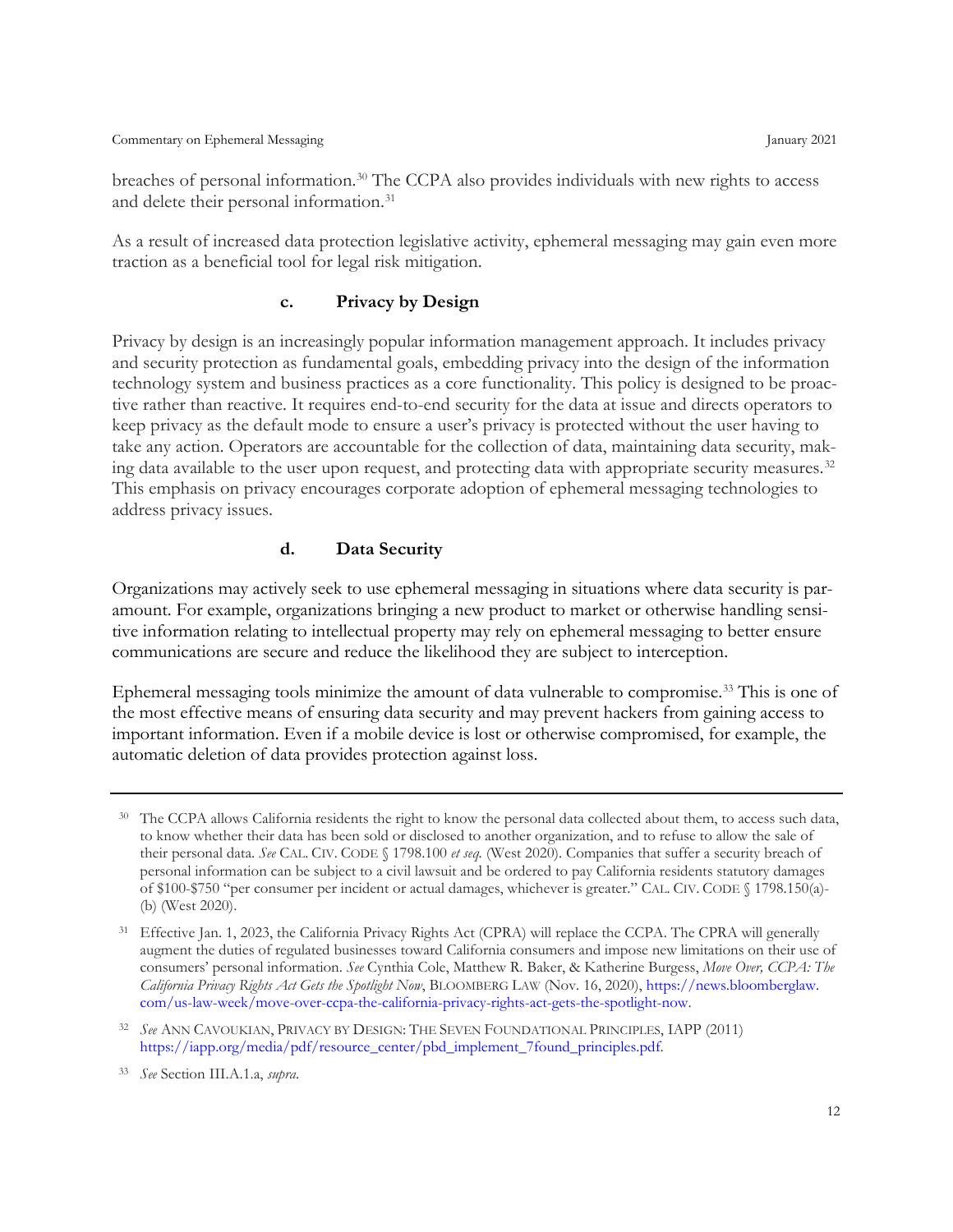Another advantage that flows indirectly from the use of ephemeral messaging is derived from E2E encryption that is integral to these platforms.<sup>[34](#page-18-1)</sup> The use of reliable and easy to implement E2E encryption allows for more effective authentication of each user, something that is more difficult to do at scale with email or text messaging. This helps to secure an organization's networks by mitigating the risk of spoofed senders and by ensuring the integrity and confidence in the identity of a particular sender or a group.

Even when well implemented, encryption is not foolproof. For example, it is possible to take a screenshot of an ephemeral message that has been decrypted and appears on an intended recipient's screen.<sup>[35](#page-18-2)</sup> Depending on the level of security required, it may be necessary to use encryption in conjunction with other ephemeral data management methods.

#### **e. Productivity**

Large organizations are also taking advantage of ephemeral messaging to facilitate collaboration among employees in different locales. Certain messaging applications allow personnel to work on a collaborative basis. Those applications establish data minimization processes that govern data retention on a platform so that information is not retained unnecessarily and provide E2E encryption of data, which limits access to authorized users. These features allow users to work together across the globe while reducing unnecessary retention of incidental communications and prioritizing the retention of those critical to the organization's mission. This has the further benefit of providing customers in certain circumstances with greater security regarding a corporate relationship, product or other intellectual property development, or joint business venture. These benefits stand in contrast to nonephemeral workplace collaboration tools, which may have comparatively relaxed limitations on au-thorized users of the platform and may also lack E2E encryption to safeguard confidentiality.<sup>[36](#page-18-3)</sup>

#### **2. Benefits to Individual Users**

<span id="page-18-0"></span>Concern over data privacy and user control of data has grown in importance in recent years. Given the raft of business and government data breaches and news stories that service providers are more

<span id="page-18-1"></span><sup>34</sup> *See* Section II.B, *supra*.

<span id="page-18-2"></span><sup>35</sup> *See* Section II.C, *supra*. Indeed, many encryption systems typically contain flaws of various kinds that enable decryption or allow discovery of a shortcut to the clear text. The field of cryptography is full of examples of cryptographic systems that have failed to protect the communications involved because of flaws or other design features in some part of the device or software. *See* Greg Miller, *How the CIA Used Crypto AG Encryption Devices to Spy on Countries for Decades*, THE WASHINGTON POST (Feb. 11, 2020), [https://www.washingtonpost.com/graphics/2020/world/](https://www.washingtonpost.com/graphics/2020/world/national-security/cia-crypto-encryption-machines-espionage/) [national-security/cia-crypto-encryption-machines-espionage/.](https://www.washingtonpost.com/graphics/2020/world/national-security/cia-crypto-encryption-machines-espionage/)

<span id="page-18-3"></span><sup>36</sup> *See* Gennie Gebhart, *What if All Your Slack Chats Were Leaked?*, NEW YORK TIMES (July 1, 2019), [https://www.nytimes.com/2019/07/01/opinion/slack-chat-hackers-encryption.html.](https://www.nytimes.com/2019/07/01/opinion/slack-chat-hackers-encryption.html) ("Right now, Slack stores everything you do on its platform by default—your username and password, every message you've sent, every lunch you've planned and every confidential decision you've made. That data is not end-to-end encrypted, which means Slack can read it, law enforcement can request it, and hackers—including the nation-state actors highlighted in Slack's S-1—can break in and steal it.").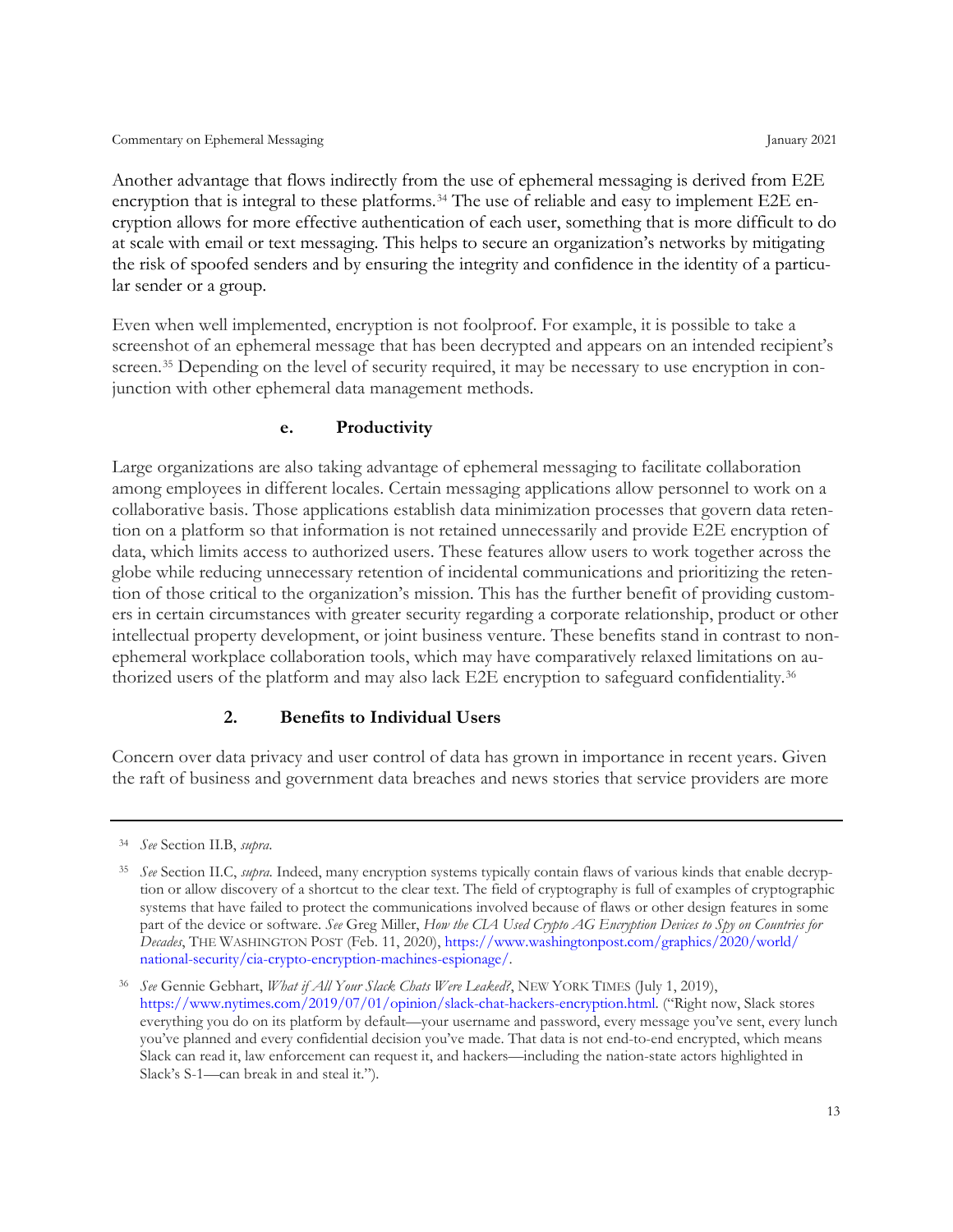focused on monetizing the value of customer data than protecting it, users have become aware that their online data may not be secure.<sup>[37](#page-19-1)</sup> As a result, interest has grown in tools that give users more protection and control over their data and allow them to reduce their individual data footprint. As concepts such as data minimization and erasure gain further traction globally, ephemeral messaging offers individual users a check against unknown retention schemes and objectives.

Certain ephemeral messaging platforms have been widely adopted on a worldwide basis. For example, WhatsApp, a messaging application offering E2E encryption and a limited automated deletion feature, is estimated to have over 2 billion users in 180 countries.<sup>[38](#page-19-2)</sup> Another popular messenger service, Snapchat, which features deletion of messages after review, reports that it has approximately 238 million daily active users, with approximately 90 million North American active users and 71 million European active users.<sup>[39](#page-19-3)</sup> Ephemeral messaging has become popular in part due to the en-hanced control it provides to users in disseminating and deleting data as they choose.<sup>[40](#page-19-4)</sup> Wide-scale acceptance of these applications suggests that ephemeral messaging may continue to be popular into the foreseeable future.

#### **B. Risks of Ephemeral Messaging**

<span id="page-19-0"></span>Longstanding government regulatory policies and litigation practices in the U.S. and elsewhere discourage the use of ephemeral messaging, sometimes directly but more often informally or indirectly. Organizations typically face legal and regulatory risks from the improper or sometimes unintended deletion of data. The focus in some regulated settings and in litigation contexts is often on the importance of long-term access to relevant data, and as a consequence, negative consequences can arise when such access is denied or diminished due to a failure to preserve. Because ephemeral messaging might be misused, those charged with risk management in organizations may be reluctant to adopt these technologies if they perceive a likelihood that the organization will be seen as uncooperative with law enforcement, regulators, or in litigation.

<span id="page-19-1"></span><sup>37</sup> *See* Christopher Mele, *Data Breaches Keep Happening. So Why Don't You Do Something*, NEW YORK TIMES (Aug. 1, 2018), [https://www.nytimes.com/2018/08/01/technology/data-breaches.html;](https://www.nytimes.com/2018/08/01/technology/data-breaches.html) Kevin Granville, *Facebook and Cambridge Analytica: What You Need to Know as Fallout Widens*, NEW YORK TIMES (Mar. 19, 2018), [https://www.nytimes.com/2018/03/19/technology/facebook-cambridge-analytica-explained.html.](https://www.nytimes.com/2018/03/19/technology/facebook-cambridge-analytica-explained.html)

<span id="page-19-2"></span><sup>38</sup> *See* Mansoor Iqbal, *WhatsApp Revenue and Usage Statistics (2020)*, BUSINESS OF APPS (Jan. 12, 2021), [https://www.businessofapps.com/data/whatsapp-statistics/.](https://www.businessofapps.com/data/whatsapp-statistics/) The largest WhatsApp country markets are India (340 million users) and Brazil (99 million users). In some markets, including the Netherlands, Spain and Italy, WhatsApp has achieved penetration of over 80 percent.

<span id="page-19-3"></span><sup>&</sup>lt;sup>39</sup> Snapchat's services appear to be particularly popular with the young, reaching over 80 percent of those between the ages of 18-24 in the U.S. *See* Mansoor Iqbal, *Snap Inc. Revenue and Usage Statistics (2020)*, BUSINESS OF APPS (Nov. 27, 2020), [https://www.businessofapps.com/data/snapchat-statistics/.](https://www.businessofapps.com/data/snapchat-statistics/)

<span id="page-19-4"></span><sup>40</sup> Ephemeral messaging that provides secure encryption or deletes messages after review can also have an important political role in authoritarian countries. Applications that provide users control over dissemination of data allow dissidents to engage in more secure communications, with less fear that their data and messages will be subject to interception by government officials. *See* Ron Synovitz, *Encrypted messaging apps struggle against authoritarian regimes*, RADIO FREE EUROPE/RADIO LIBERTY, [https://internetfreedom.io/rferl\\_\\_encrypted-messaging-apps.html.](https://internetfreedom.io/rferl__encrypted-messaging-apps.html)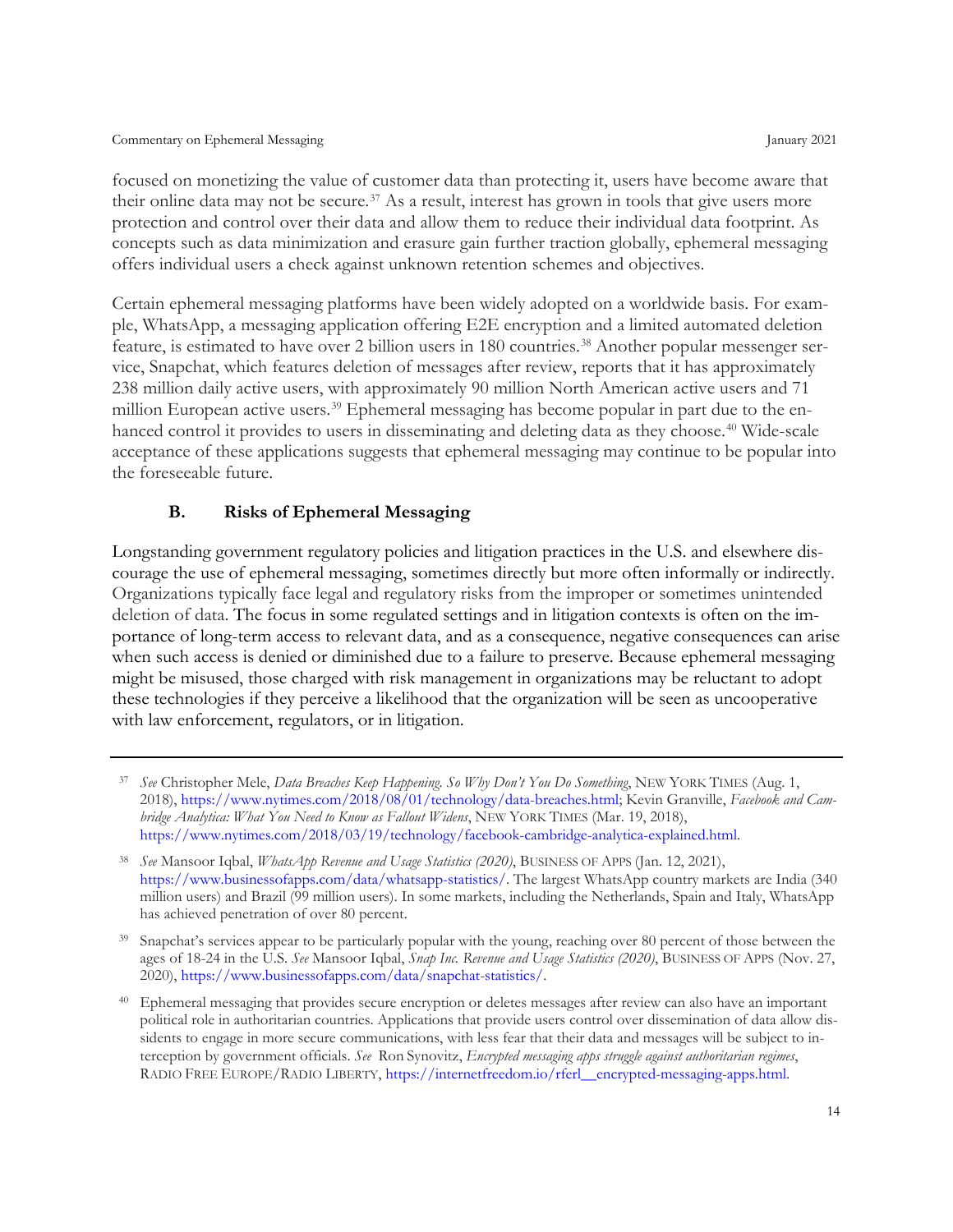Ephemeral messaging can also disrupt traditional approaches to information governance. When data may be destroyed immediately after creation, use, or consumption, organizations will have to adjust their retention policies to either redirect certain communications to a different channel or adopt software that disables or otherwise controls data deletion in certain situations. Additionally, ephemeral messaging applications are dynamic platforms, i.e., features may be removed, changed, or added without the knowledge or consent of the organization. This aspect of ephemeral messaging injects unpredictability to data resources that are volatile by design. Accordingly, the risks and consequences of improper data destruction may be amplified and should be considered before an ephemeral messaging application is deployed. Specific regulatory and legal risks are considered in turn below.

#### **1. Regulatory Risks**

<span id="page-20-0"></span>As noted above, the focus in some regulated settings is often on the importance of long-term access to relevant data, which conversely can lead to serious negative consequences when such access is denied or diminished due to a failure to preserve. Complying with regulatory controls that require strict retention protocols, including various reporting and audit requirements, is often seen as a key inhibitor to adopting ephemeral messaging. In addition, certain organizations must securely retain particular classes of information or risk robust penalties for noncompliance.

For example, the U.S. SEC's National Office of Compliance Inspections and Examinations advises regulated entities to specifically prohibit "business use of apps and other technologies that can be readily misused by allowing an employee to send messages or otherwise communicate anonymously, allowing for automatic destruction of messages, or prohibiting third-party viewing or back-up."[41](#page-20-1) This guidance, coupled with the requirement that brokers, dealers, and traders keep all communications "relating to its business as such" for three years, could limit the ability of organizations in the financial services industry to use ephemeral messaging[.42](#page-20-2)

Organizations seeking to demonstrate cooperation in Foreign Corrupt Practices Act (FCPA) investigations must satisfy standards that the U.S. DOJ has promulgated regarding the use of ephemeral messaging. The most recent FCPA guidance states that cooperation can be shown by "appropriate retention of business records . . . including implementing appropriate guidance and controls on the use of personal communications and ephemeral messaging platforms."[43](#page-20-3) Nevertheless, this guidance

<span id="page-20-1"></span><sup>41</sup> *See National Exam Program Risk Alert*, OFFICE OF COMPLIANCE INSPECTIONS AND EXAMINATIONS (Dec. 14, 2018), [https://www.sec.gov/files/OCIE%20Risk%20Alert%20-%20Electronic%20Messaging.pdf.](https://www.sec.gov/files/OCIE%20Risk%20Alert%20-%20Electronic%20Messaging.pdf)

<span id="page-20-2"></span><sup>42</sup> *See* 17 C.F.R. § 240.17a-4(b)(4). *See also* Sridhar Natarajan, Michelle Davis & Dan Wilchins, *JPMorgan Puts Senior Credit Trader on Leave Over WhatsApp Use*, BLOOMBERG (Jan. 13, 2020)[, https://www.bloomberg.com/news/articles/](https://www.bloomberg.com/news/articles/2020-01-13/jpmorgan-puts-senior-credit-trader-on-leave-over-whatsapp-use) [2020-01-13/jpmorgan-puts-senior-credit-trader-on-leave-over-whatsapp-use.](https://www.bloomberg.com/news/articles/2020-01-13/jpmorgan-puts-senior-credit-trader-on-leave-over-whatsapp-use)

<span id="page-20-3"></span><sup>43</sup> *See* UNITED STATES DEPARTMENT OF JUSTICE, JUSTICE MANUAL, 9-47.120(3)(c) – FCPA Corporate Enforcement Policy (2018), [https://www.justice.gov/jm/jm-9-47000-foreign-corrupt-practices-act-1977.](https://www.justice.gov/jm/jm-9-47000-foreign-corrupt-practices-act-1977)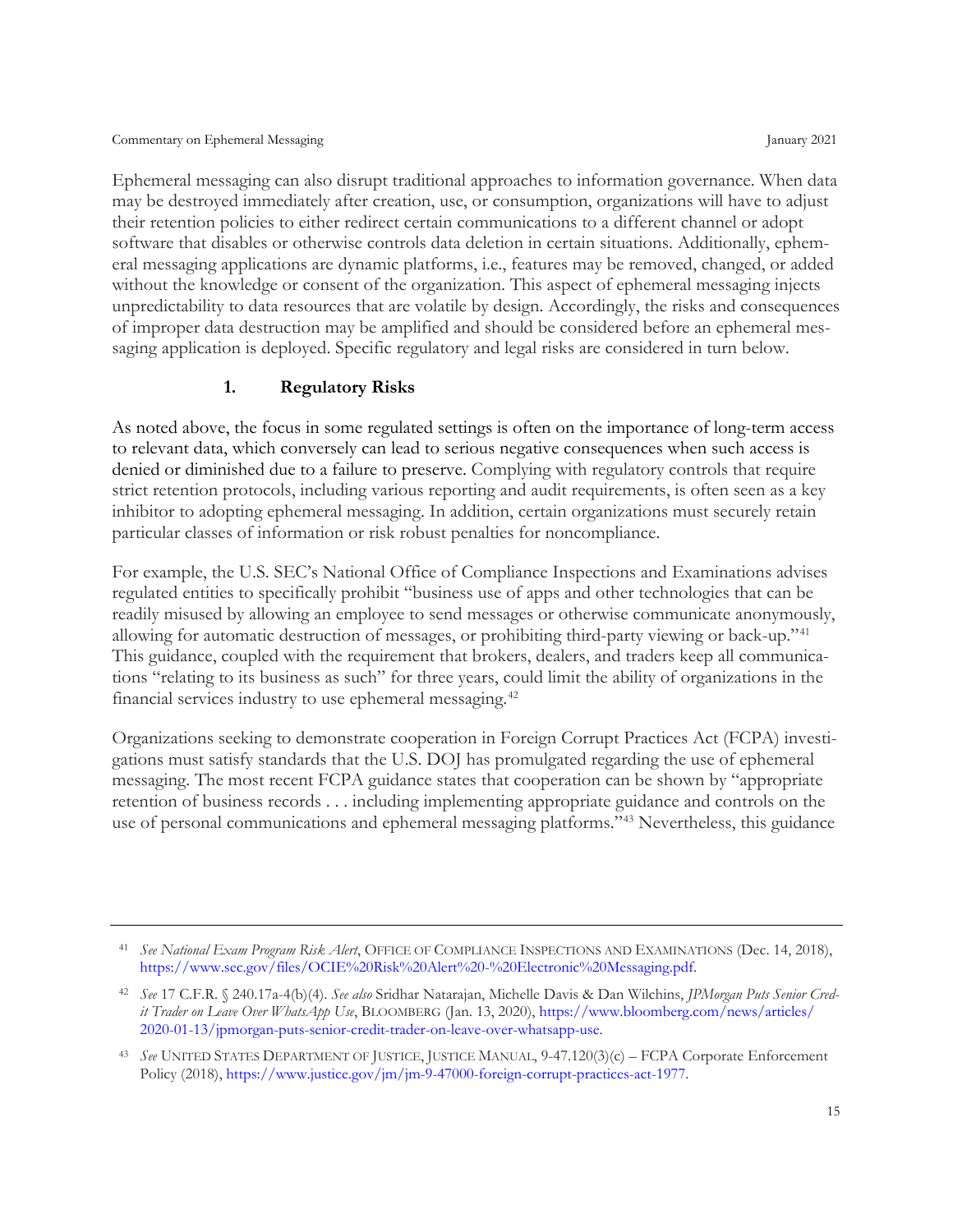should be construed in the context of the U.S. DOJ's historical antipathy toward the use of ephemeral messaging.[44](#page-21-1)

Similarly, the U.S. DOJ's Antitrust Division recently promulgated guidance regarding the role of information governance as it relates to developing antitrust compliance programs that require regulatory approval. According to the U.S. DOJ, a key aspect of such information governance should include controls for evaluating "new methods of electronic communication" and addressing "the antitrust risk associated with these new forms of communication."[45](#page-21-2) While the DOJ guidance does not specifically mention ephemeral messaging, an organization may want to consider developing a written policy that sets out its business needs for use of an ephemeral messaging application and provides guidance for using that application. As detailed in Guideline Two and Guideline Three of this *Commentary*, the policy could also discuss the benefits and risks of the application and identify appropriate risk mitigation strategies that the organization has implemented.

#### **2. Legal Risks**

<span id="page-21-0"></span>The use of ephemeral messaging poses risks to any party that must retain information for a legal matter. Noncompliance with common law or court-imposed retention requirements may impact the organization's ability to assert or defend its claims in legal actions, run afoul of discovery obligations in litigation, or invite further scrutiny into its affairs.

A primary consideration for organizations that are subject to U.S. jurisdiction is the duty to preserve information relevant to reasonably anticipated or pending litigation in the U.S. [46](#page-21-3) Failure to comply with this duty may expose an organization to legal consequences that can significantly add to the time and costs required to litigate a matter, regardless of the merits of the underlying lawsuit. As a result, the duty to preserve creates a separate and distinct set of risks that may involve records beyond those normally retained for operational utility. Once a duty to preserve has been triggered, a company must take steps to preserve data as required by a particular jurisdiction. Organizations may need to have policies and procedures to allow for the suspension of the use of ephemeral messaging

<span id="page-21-1"></span><sup>44</sup> U.S. DOJ previously published FCPA guidance on November 29, 2017 generally disapproving the use of ephemeral messaging. *See* Philip Favro, *Ephemeral Messaging: Balancing the Benefits and Risks*, at \*6, PRACTICAL LAW (2020). That guidance declared as follows: "The following items will be required for a company to receive full credit for timely and appropriate remediation . . . Appropriate retention of business records, and prohibiting the improper destruction or deletion of business records, including prohibiting employees from using software that generates but does not appropriately retain business records or communications."

<span id="page-21-2"></span><sup>45</sup> Press Release, U.S. Dept. of Justice, Antitrust Division Announces New Policy to Incentivize Corporate Compliance, (July 11, 2019)[, https://www.justice.gov/opa/pr/antitrust-division-announces-new-policy-incentivize](https://www.justice.gov/opa/pr/antitrust-division-announces-new-policy-incentivize-corporate-compliance)[corporate-compliance.](https://www.justice.gov/opa/pr/antitrust-division-announces-new-policy-incentivize-corporate-compliance)

<span id="page-21-3"></span><sup>46</sup> *See* Arthur Andersen LLP v. United States, 544 U.S. 696, 704 (2005); Micron Tech., Inc. v. Rambus Inc., 645 F.3d 1311, 1322 (Fed. Cir. 2011).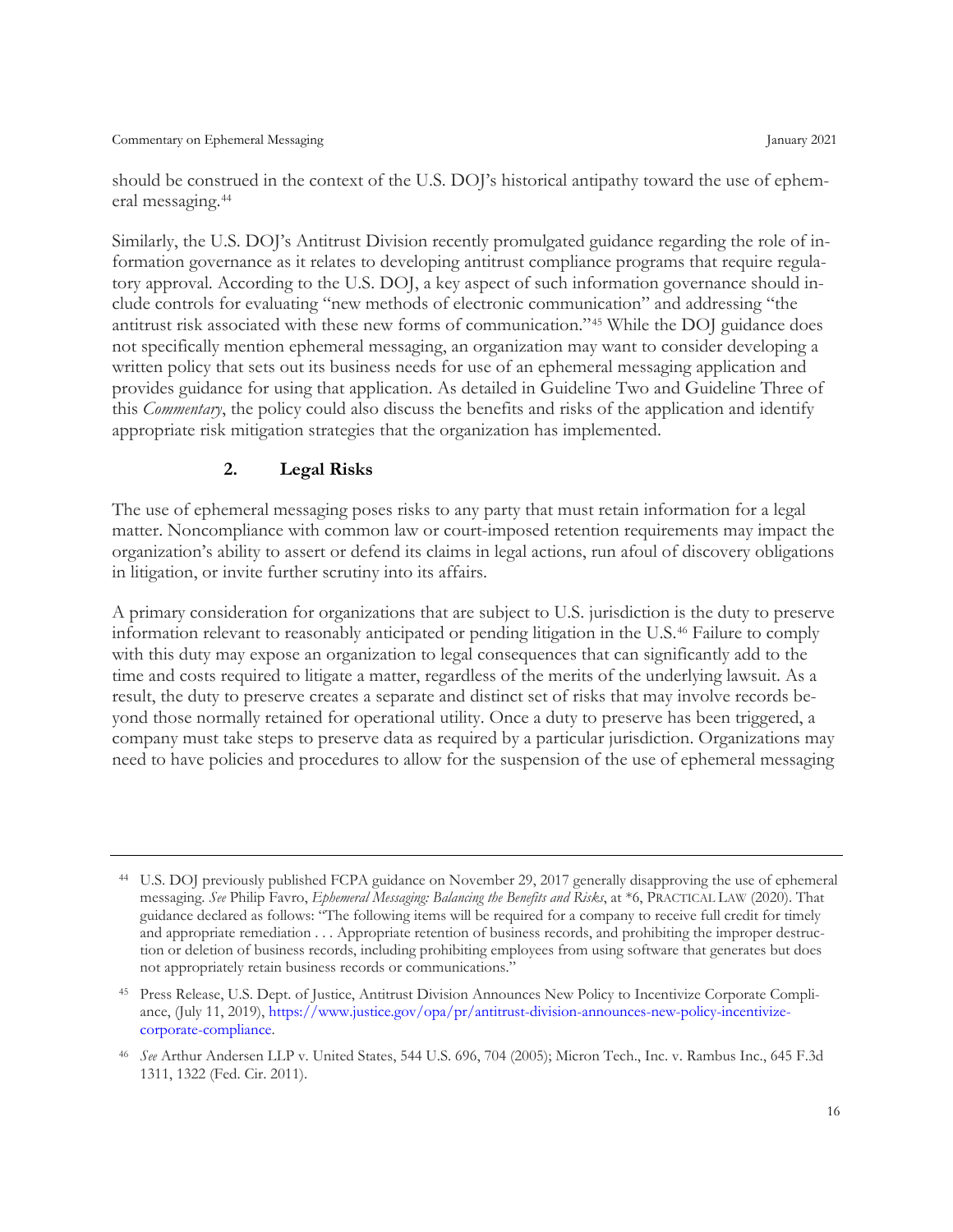<span id="page-22-0"></span>for affected custodians or alternatively disable the ephemerality function as to affected custodians until a preservation obligation has been satisfied.[47](#page-22-1)

#### **3. Operational Risks**

The massive increase in data volumes in most organizations is primarily due to the daily flow of operations information. The challenge for most organizations is managing this information—including communications—in a way that does not overwhelm their systems. Organizations need to ensure business records are both accessible and properly retained to safeguard their integrity. At the same time, they should also develop protocols and procedures to dispose of nonessential materials. Depending on the industry, various corporate communications may fall outside the ambit of business records and may not require long-term retention. In that event, organizations may use ephemeral messaging in the same way as email, or they may choose to limit the scope of use to text messages.

Adoption of ephemeral messaging systems may pose operational risks to organizations regarding the governance of its information. Information governance is premised on notions of transparency regarding the information an organization generates, receives, and maintains. It generally requires the implementation of corporate policies and procedures both to enforce these principles and to accomplish corporate information objectives. Policies and procedures can define and implement controls regarding the types of business records that a company requires to be stored for certain periods of time or in certain locations. The policies and procedures can also be designed to disallow the use of ephemeral messaging with respect to certain categories of records, to provide guidance on the types of records that require retention, and to identify those that may be appropriate for ephemeral systems, such as those with no ongoing business value. Without such policies or procedures, organizations may risk not retaining essential records, communications, or other information required for business purposes and legal and regulatory needs.

<span id="page-22-1"></span><sup>47</sup> *See* Section IV.E, *infra*.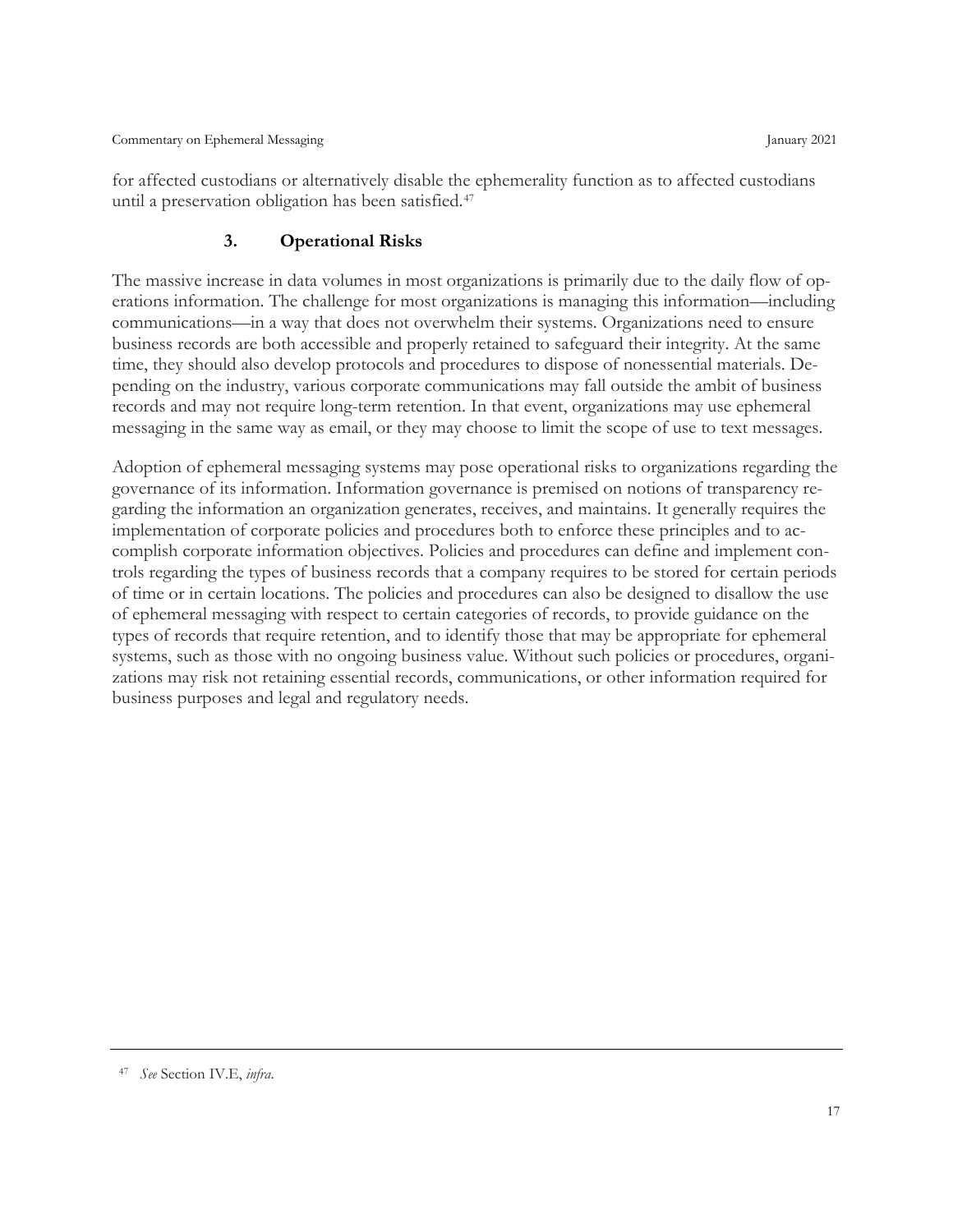#### <span id="page-23-0"></span>**IV. GUIDELINES**

Against the backdrop of these conflicting considerations, this *Commentary* has promulgated five guidelines regarding use of ephemeral messaging. These guidelines provide recommendations for organizations and their counsel, along with government regulators and courts, that spotlight how they can best implement, evaluate, or address organizational use of ephemeral messaging.

#### <span id="page-23-1"></span>**A. Guideline One: Regulators and Courts Should Recognize that Ephemeral Messaging May Advance Key Business Objectives**

Regulators and courts should acknowledge that ephemeral messaging applications may be a valuable aspect of an organization's information governance program. Ephemeral messaging offers automated message deletion and E2E encryption, which can confer significant business benefits. Those benefits include confidentiality and security for sensitive electronic information in the face of increasing threats of inadvertent disclosure of such information.<sup>[48](#page-23-2)</sup>

Other benefits include data minimization, which ephemeral messaging facilitates by reducing data volumes and safeguarding personal information. Limiting the retention of corporate data that has no ongoing business value and decreasing the risk of exposing personal data to third parties are recognized as proper information governance practices and as key components of safeguarding sensitive user information under the principle of privacy by design.<sup>[49](#page-23-3)</sup>

Given these considerations, regulators and courts may view ephemeral messaging as facilitating corporate compliance with data protection laws, including the GDPR. Satisfying these laws is an increasingly significant business imperative given the growing importance of privacy—both internationally and domestically—for organizations and individuals.

Regulators and courts may also consider the benefits surrounding ephemeral messaging in connection with four principal areas of information governance: recordkeeping, data preservation, regulato-ry scrutiny, and cross-border data transfers.<sup>[50](#page-23-4)</sup> Concerns over the interplay of ephemeral messaging and these four areas can impact a party's legal interests as well as its reputation.<sup>[51](#page-23-5)</sup> This is particularly

<span id="page-23-2"></span><sup>48</sup> *Cf*. Health Insurance Portability and Accountability Act of 1996, 45 CFR § 164.306 (requiring covered entities and business associates to implement security policies and procedures to protect patient data).

<span id="page-23-3"></span><sup>49</sup> *Cf.* FEDERAL TRADE COMMISSION STAFF REPORT, INTERNET OF THINGS: PRIVACY & SECURITY IN A CONNECTED WORLD (January 2015), at 33 *et seq.*; GDPR, *supra* note 1, art. 1(c).

<span id="page-23-4"></span><sup>50</sup> *See* Section III.A.1, *supra*.

<span id="page-23-5"></span><sup>51</sup> Robert Mueller observed in his report regarding interference into the 2016 U.S. presidential election that certain witnesses "deleted relevant communications or communicated during the relevant period using applications that feature encryption or that do not provide for long-term retention of data or communications records" and thereby prevented the corroboration of witness statements through contemporaneous communications or the use of such communications to "shed additional light on (or cast in a new light) the events described in the report." U.S. De-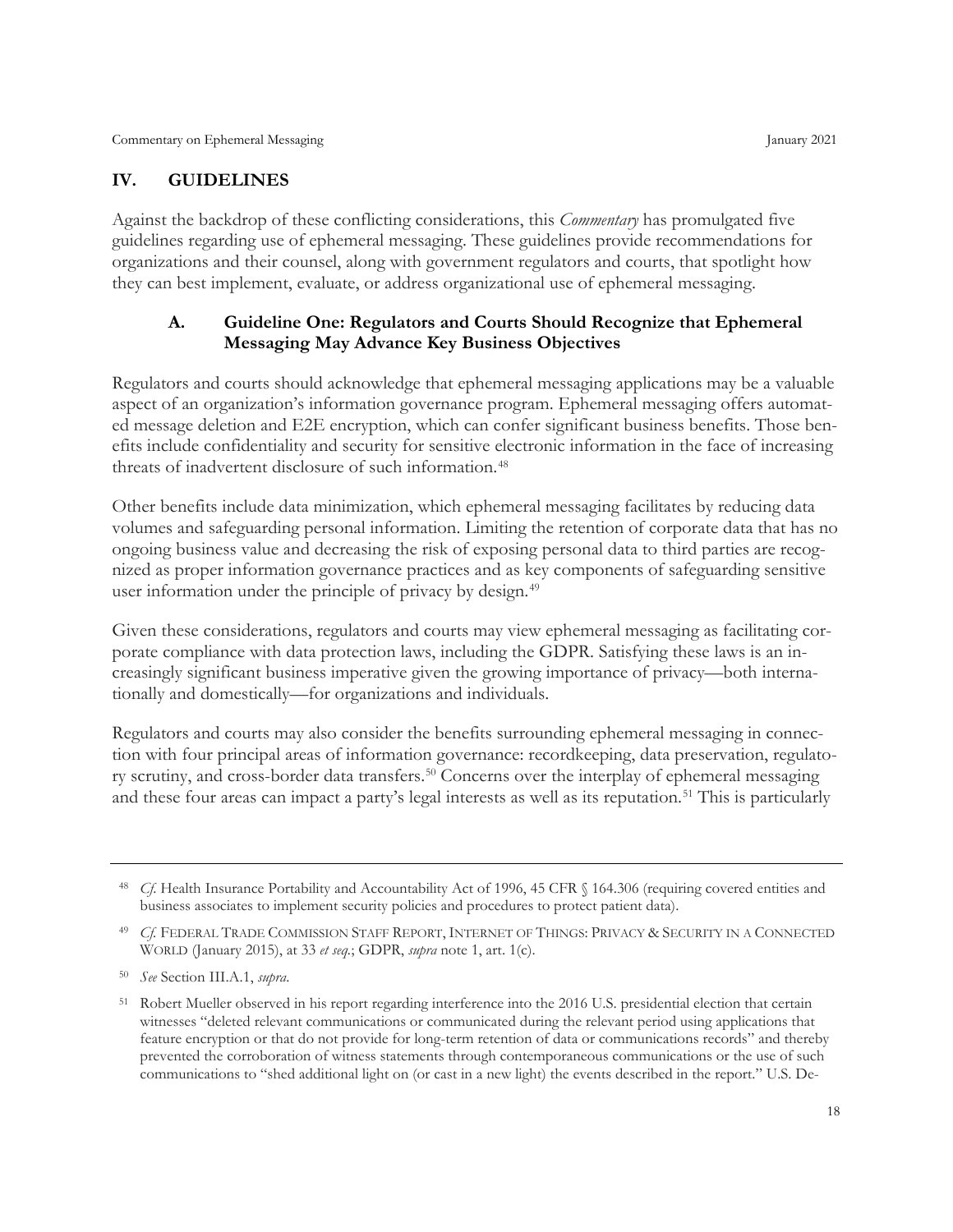the case where regulators and courts may be inclined to presume that ephemeral messaging is a means to conceal improper conduct. While ephemeral messaging—like phone calls, email, and traditional messaging apps—has been used for improper purposes, such a perception may be tempered as regulators and courts consider the business purposes served by this technology.<sup>[52](#page-24-0)</sup>

Perhaps reflecting such understanding, the U.S. DOJ's 2019 FCPA Corporate Enforcement Policy recently abandoned its express prohibition against ephemeral messaging by organizations seeking cooperation credit. Instead, the U.S. DOJ ostensibly provides organizations more latitude to adopt ephemeral messaging and other technologies to further information retention policies and practices that satisfy business objectives. This change to the U.S. DOJ's FCPA Enforcement Policy may be viewed as recognizing the increasing importance of ephemeral messaging to advance those objectives.

Regulators and courts may consider evaluating the attendant circumstances surrounding an organization's use of ephemeral messaging. This includes the various technological aspects of ephemeral messaging applications. The most widely used applications allow the user to set whether messages will be deleted after a certain time or after being read. Others, aimed at enterprise level applications, provide more centralized control by the organization. As detailed more fully in *Guideline Three* of this *Commentary*, the features that ephemeral messaging technologies offer are important considerations when organizations select their communication platforms and develop their approach to an ephemeral messaging policy. Regulators and courts need not defer to an organization's use of ephemeral messaging where the selected application cannot be configured to align and satisfy its obligations for information retention.

When organizations have implemented an ephemeral messaging program consistent with the recommendations memorialized in Guideline Two and Guideline Three of this *Commentary*, regulators and courts should consider that such a program (absent contrary circumstances) is both reasonable and executed in good faith.

partment of Justice, Report On The Investigation Into Russian Interference In The 2016 Presidential Election, Special Counsel Robert S. Mueller, III, at \*10 (Mar. 2019), [https://www.justice.gov/storage/report.pdf.](https://www.justice.gov/storage/report.pdf)

<span id="page-24-0"></span><sup>52</sup> *See generally* Arthur Andersen LLP v. United States, 544 U.S. 696, 704 (2005) ("'Document retention policies,' which are created in part to keep certain information from getting into the hands of others, including the Government, are common in business."); Micron Tech., Inc. v. Rambus Inc., 645 F.3d 1311, 1322 (Fed. Cir. 2011) ("where a party has a long-standing policy of destruction of documents on a regular schedule, with that policy motivated by general business needs, which may include a general concern for the possibility of litigation, destruction that occurs in line with the policy is relatively unlikely to be seen as spoliation."); Phillip M. Adams & Assoc., L.L.C. v. Dell, Inc., 621 F. Supp. 2d 1173, 1193 (D. Utah 2009) ("A court—and more importantly, a litigant—is not required to simply accept whatever information management practices a party may have. A practice may be unreasonable, given responsibilities to third parties. While a party may design its information management practices to suit its business purposes, one of those business purposes must be accountability to third parties.").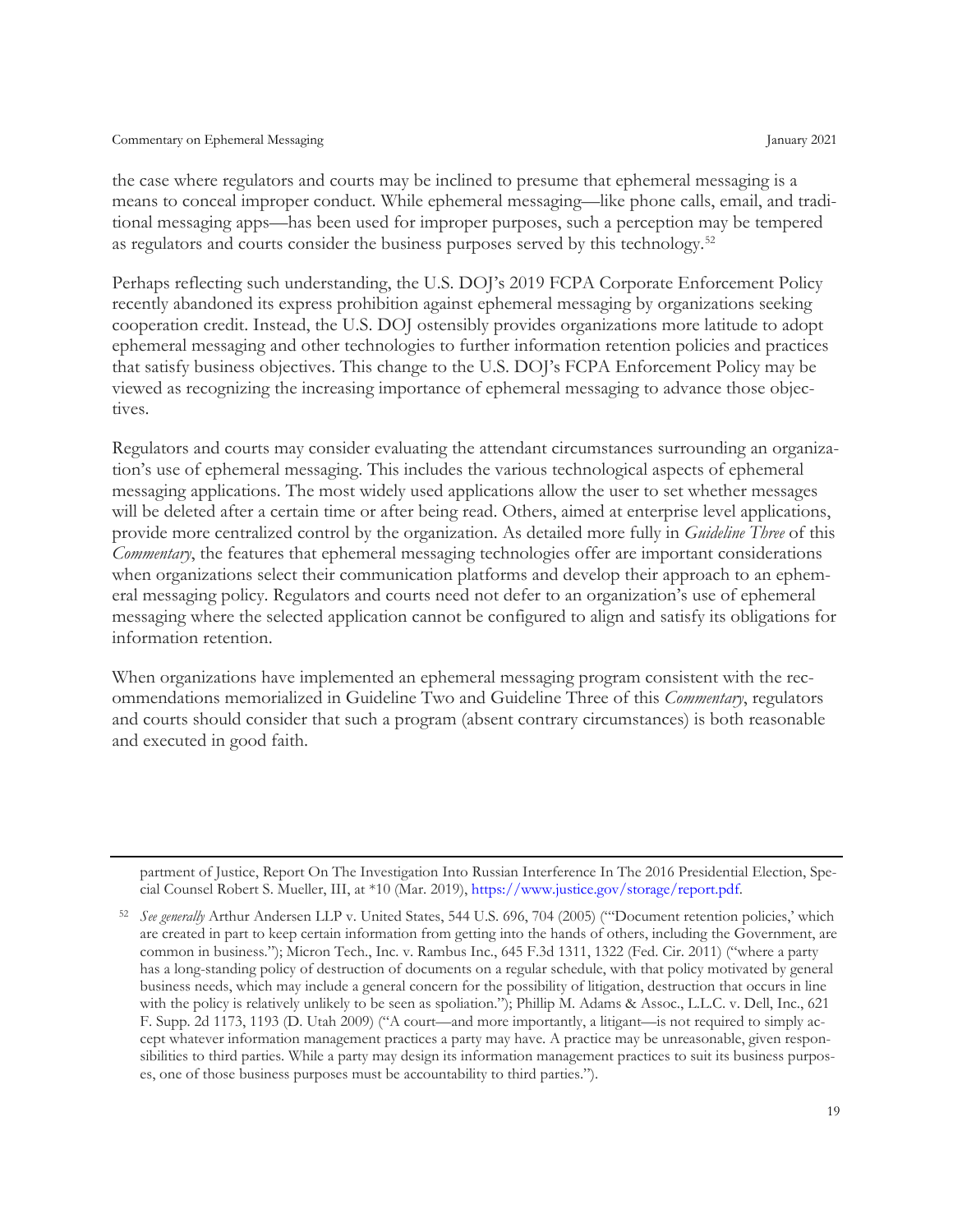#### <span id="page-25-0"></span>**B. Guideline Two: Organizations Should Take Affirmative Steps to Manage Ephemeral Messaging Risks**

Organizations should be aware that communication channels leaving no evidence of wrongdoing may be favored by those engaging in secretive activity for an improper purpose.[53](#page-25-2) Organizations should also understand that ephemeral messaging can provide an effective means for misconduct by enabling more communication than would be possible by phone or even in person and by allowing the sharing of documents or other data. Ephemeral messaging also facilitates the disappearance of a communication (including the communication's metadata) after it is read by the recipient. This may not be possible with a telephone call or in-person meetings, particularly with the technology now available for tracking the use of mobile phones.

As a result, organizations should carefully select and evaluate any use of ephemeral messaging applications. As described in Guideline Three of this *Commentary*, an organization's data preservation policy and communications, including any information retention directive, should address the use of ephemeral messaging. This may include extending the duty to preserve (where applicable) to records generated by an ephemeral messaging application. It may also include addressing all forms of sanctioned and nonsanctioned use of such applications for both legal and improper purposes.

If an application does not have legal-hold capability that can retain communications in the event of a data retention directive, the organization should consider reasonable alternatives for addressing retention, including a possible prohibition on the use of ephemeral messaging. A defined policy and evidence of compliance should provide strong support if an organization is called upon by regulators or courts to demonstrate the reasonableness of its ephemeral messaging program. This policy should contemplate the opportunities for misconduct both within the selected enterprise ephemeral application as well as by consumer-grade, nonsanctioned ephemeral messaging tools that employees may use.

#### <span id="page-25-1"></span>**C. Guideline Three: Organizations Should Make Informed Choices and Develop Comprehensive Use Policies for Ephemeral Messaging Applications**

Organizations should consider evaluating which ephemeral messaging applications best address their regulatory, litigation, and business needs. Available technologies offer a range of applications depending on an organization's industry, size, global presence, litigation profile, and appetite for risk.

An organization contemplating the use of ephemeral messaging may consider engaging in a structured approach to selecting an ephemeral messaging technology. Such an approach could involve

<span id="page-25-2"></span><sup>53</sup> In the U.S., an axiom among political insiders states that one should never send an email when a phone call suffices; never make a call when an in-person meeting is possible; and never say something when a nod can get the point across. Similarly, traders at a prominent financial services company once devised the abbreviation "LDL" (let's discuss live) as a way to take an email exchange into a phone conversation to avoid creating an incriminating trail. *See* Virginia Heffernan, *The Trouble With E-Mail*, THE NEW YORK TIMES (May 29, 2011)[, https://opinionator.blogs.](https://opinionator.blogs.nytimes.com/2011/05/29/the-trouble-with-e-mail/?searchResultPosition=1) [nytimes.com/2011/05/29/the-trouble-with-e-mail/?searchResultPosition=1.](https://opinionator.blogs.nytimes.com/2011/05/29/the-trouble-with-e-mail/?searchResultPosition=1)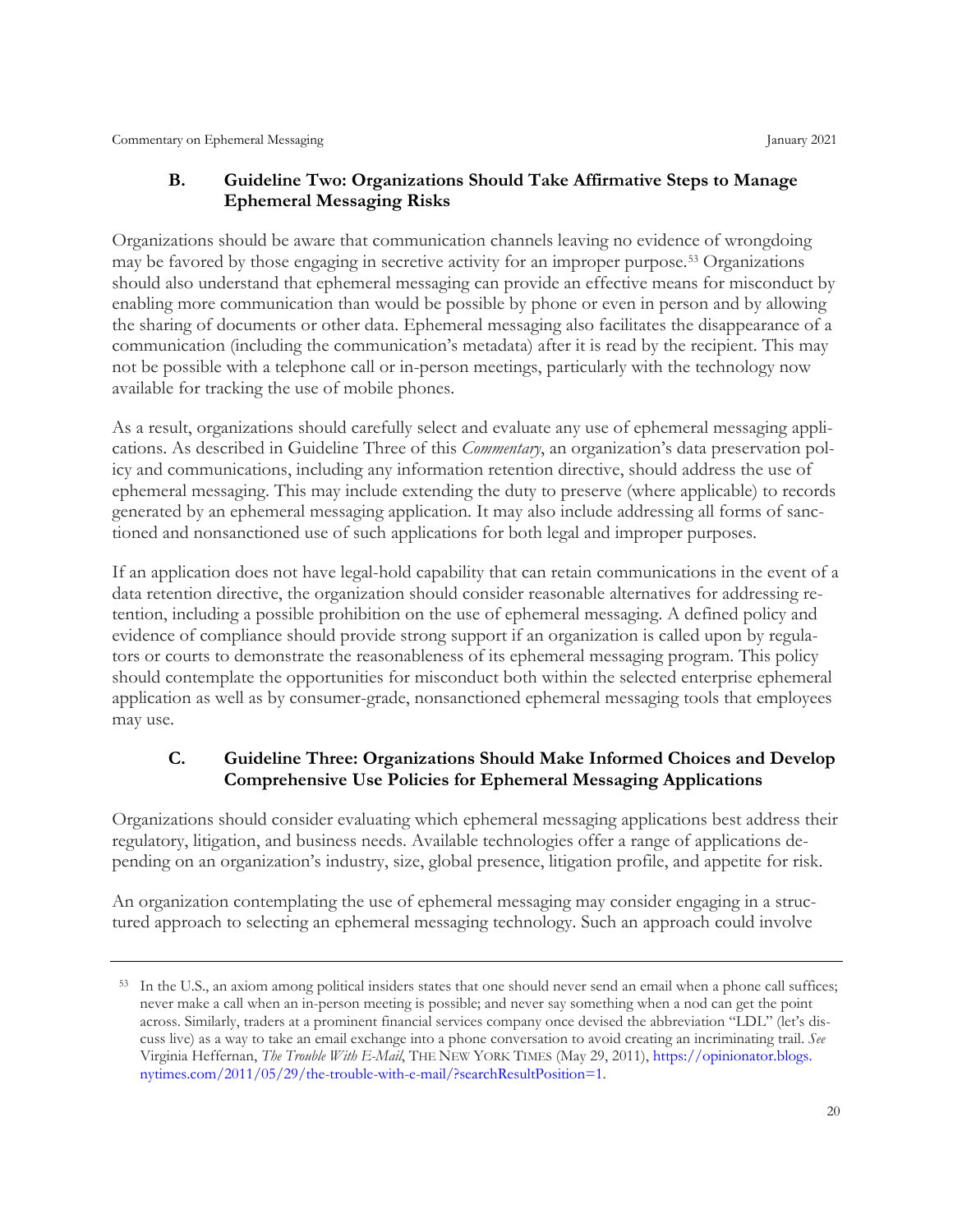identifying stakeholders within the organization who can evaluate the appropriate features for such an application. After reaching a determination of those features, the stakeholders could then recommend the application or technologies that best meets the organization's needs. Depending on the size of the organization and the nature of the process sought to be followed, the stakeholders might include representatives from legal, IT, information security, data privacy, document management, and appropriate business units.<sup>[54](#page-26-0)</sup>

An integral aspect of the stakeholders' work could include the preparation of a written policy addressing the use of ephemeral messaging within the organization. For many organizations, a comprehensive policy that identifies the benefits of ephemeral messaging, the corresponding risks, and actionable risk mitigation measures may be essential for demonstrating the business-use case of this technology to skeptical insiders and outsiders. [55](#page-26-1) Depending on the nature of the organization and its industry profile, this may include company executives, shareholders, regulators, litigation adversaries, courts, and the public.

Depending on its needs and the type of application selected, the organization may decide that acceptable uses should be limited to logistical communications (scheduling calls or meetings) or a slightly broader category of nonsubstantive communications. Alternatively, acceptable uses may include specific types of business communications or other special circumstances. For example, in the incident response field, using out-of-band communications has long been an accepted and highly recommended practice. [56](#page-26-2) Ephemeral messaging may also be advisable for certain internal investigations involving cross-border matters where counsel is seeking to protect information from third parties to better ensure that the matter is addressed with strict confidentiality. Finally, ephemeral messaging might be used for one-way communication from the organization to recipients where, at the same time, a backend system would store the substance and metadata of the communication.<sup>[57](#page-26-3)</sup>

<span id="page-26-0"></span><sup>54</sup> Having a member of the executive team on the committee will help ensure senior management support for this effort and can promote acceptance of ephemeral messaging application(s) and associated policies and practices.

<span id="page-26-1"></span><sup>55</sup> *See* Favro, *supra* note 44, at \*6.

<span id="page-26-2"></span><sup>56</sup> Out-of-band communication should be reliable and secure in the event that a cyber intruder is monitoring email systems. Ephemeral messaging is ideal for this scenario as it allows for speed in response and security and enhances the openness of the team in communicating information. *See, e.g.*, The Sedona Conference, *Incident Response Guide*, 21 SEDONA CONF. J. 125, 157–60 (2020) ("In the event of a significant cybersecurity incident or intrusion . . . it is essential to have reliable communication channels available to keep key players and essential stakeholders informed, and to lead and manage the incident response. In some cases, this may require alternative (and secure) communications channels. As with other incident response preparations, alternative communications channels should be planned and provisioned in advance to handle situations where corporate communications systems have been completely disrupted.").

<span id="page-26-3"></span><sup>57</sup> *C.f.* Toftely v. Qwest Commc'ns Corp., No. C3-02-1474, 2003 WL 1908022, at \*1 (Minn. App. Apr. 22, 2003) (denying plaintiff employment benefits because she was discharged for violating the company's confidentiality policy by disclosing to a third party a confidential litigation hold instruction with an embedded "electronic tracer" that allowed defendant to monitor whether the message was forwarded outside the company).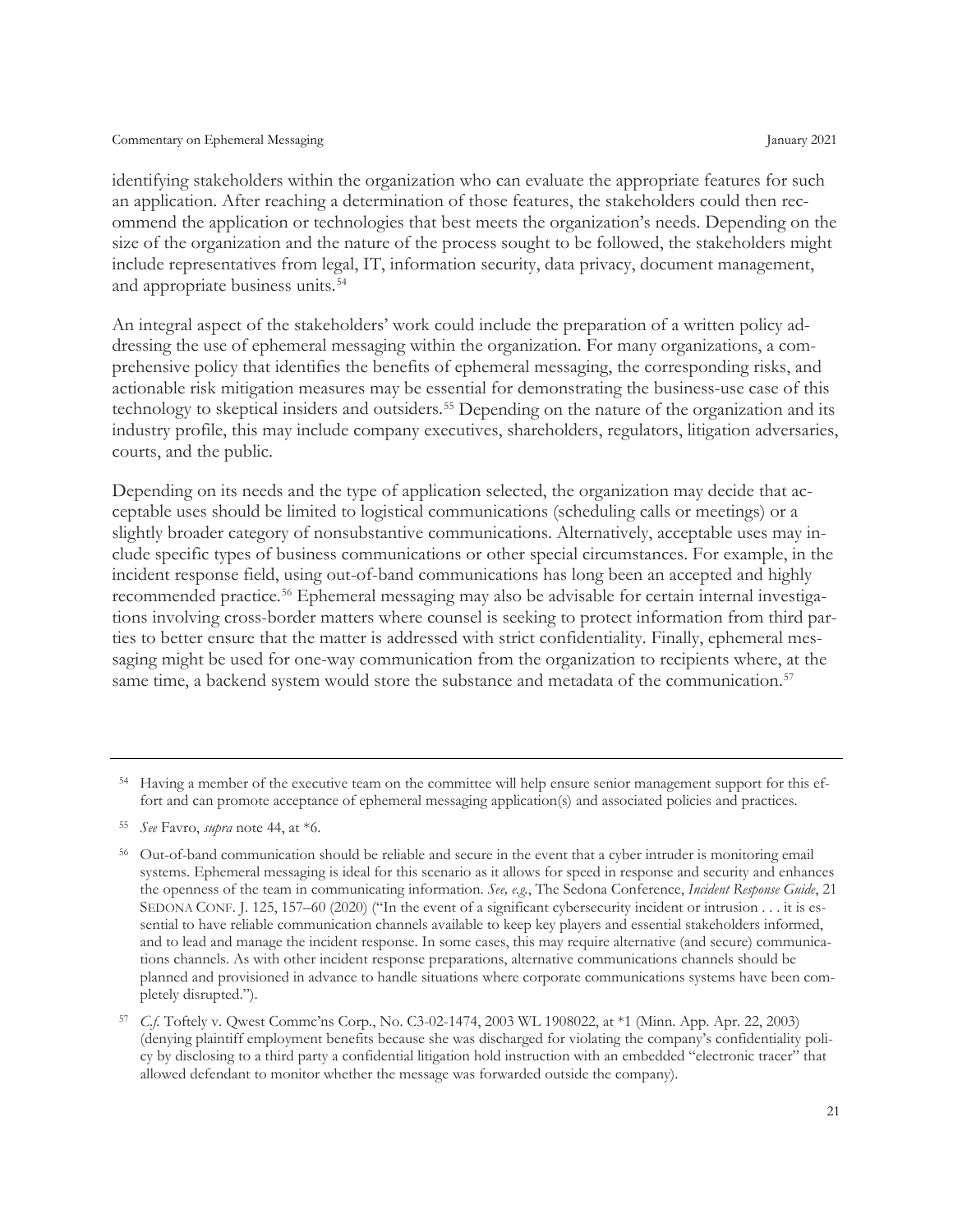In drafting the policy, organizations should understand that the most important information governance factors related to ephemeral messaging are legal-hold capabilities and the availability of customizable retention periods. Organizations that prefer to keep data for longer periods may value the security features of ephemeral messaging more than the opportunities for data minimization. Those organizations will therefore select an application with longer retention periods and the ability to effect legal-hold functionality when the need arises. Other organizations may prioritize minimizing the volume of data retained and may instead choose a technology with shorter retention periods, disabling the application entirely once a legal hold is implemented. Organizations may alternatively select a middle ground, allowing employees to communicate with ephemeral messaging until a legal-hold obligation arises, at which time use of the application by key custodians of relevant information may be disabled or otherwise prohibited for any communications related to the subject matter of the hold.

An organization may also choose to adopt more than one ephemeral messaging application to maximize the possible number of acceptable uses. For example, one application could be permitted for all employees, but limited to logistical communications. Another application could be designated for specific departments relating to limited types of communications. Irrespective of the technology selected, organizations should consider the benefits of forbidding employees from using consumer applications for individual, unstructured, or one-off business purposes.

Once implemented, the ephemeral messaging policy should be followed by employee education and training, together with periodic auditing of use and rule observance to better ensure compliance.

In adopting an ephemeral messaging program, the organization should consider undertaking a thorough data mapping exercise to allow data managers to understand how the ephemeral messaging application interacts with other data systems.

With sufficient documentation of acceptable uses and data retention requirements, and selection of appropriate technologies tailored to the organization's requirements, organizations can better assess and manage risk in taking advantage of the benefits of ephemeral messaging.

#### <span id="page-27-0"></span>**D. Guideline Four: Regulators, Courts, and Organizations Should Consider Practical Approaches, Including Comity and Interest Balancing, to Resolve Cross-Jurisdictional Conflicts over Ephemeral Messaging**

Conflicts with legal or regulatory requirements may arise where the use of ephemeral messaging fulfills applicable requirements in one jurisdiction while simultaneously conflicting with obligations in another jurisdiction. This is particularly the case with cross-border data transfers where the understanding and priority accorded data privacy and information retention differ between jurisdictions and where conflicts may arise between data retention and data minimization requirements.[58](#page-27-1) To ad-

<span id="page-27-1"></span><sup>58</sup> *Compare* Behrens v. Arconic, Inc., No. 19-2664, 2020 WL 1250956 (E.D. Pa. Mar. 13, 2020) (citing comity for the French Blocking Statute as a key basis for denying plaintiffs' motion to compel the production of documents pursu-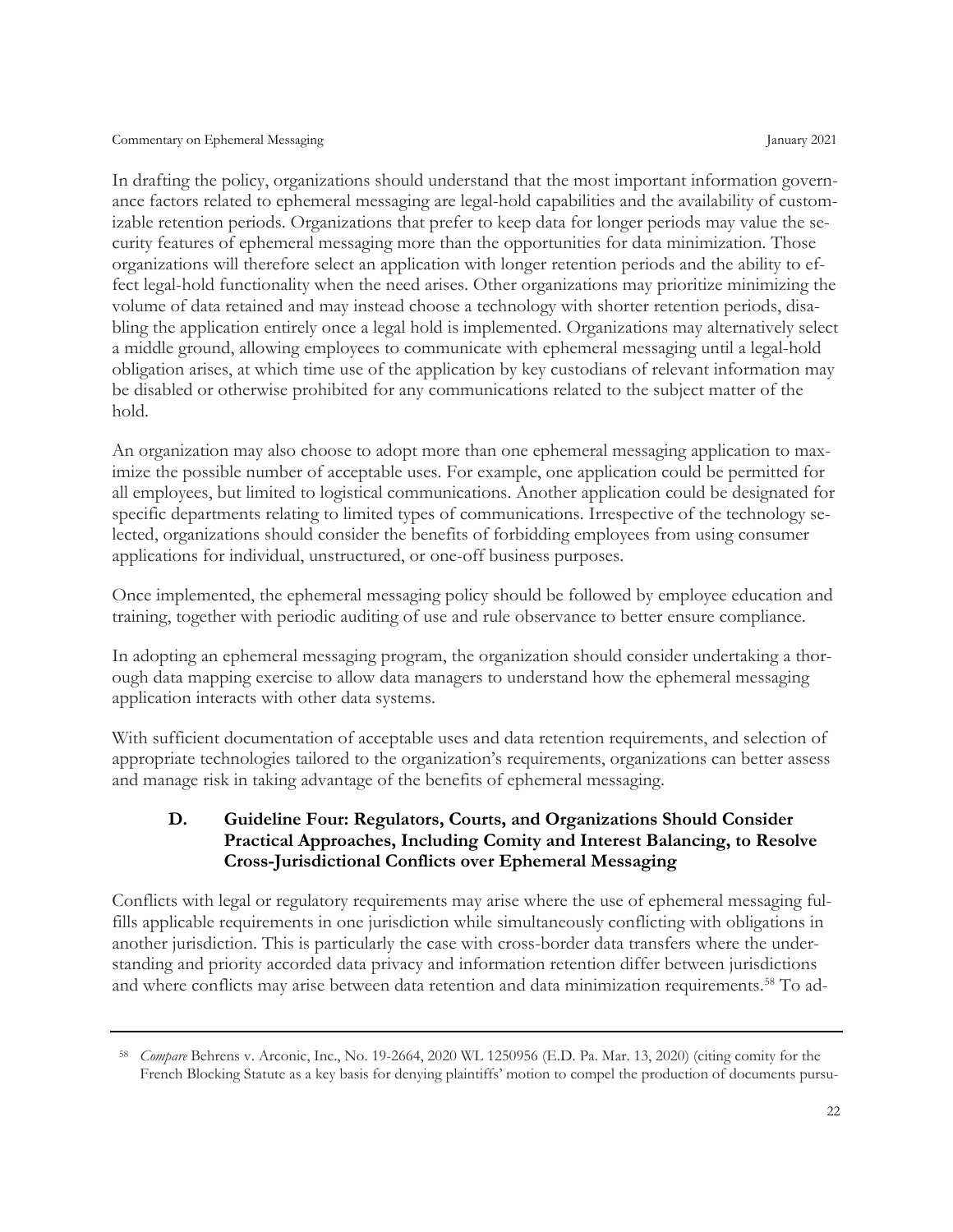dress these issues, regulators, courts, and organizations may find notions of comity, interest balancing, or other accommodations useful for resolving cross-jurisdictional conflicts over corporate uses of ephemeral messaging.

One accommodation that government regulators might consider is modeling enforcement policies after the U.S. DOJ's 2019 FCPA Corporate Enforcement Policy. Such an approach would shift the focus from outright proscription to examining the basis for the organization's implementation of ephemeral messaging, along with related guidance and controls. This would allow the use of ephemeral messaging systems in appropriate cases while also addressing regulatory concerns about unlawful conduct facilitated by ephemeral messaging.

Courts and parties might also consider accommodations to address inconsistent obligations arising from the conflict of international data protection laws and preservation and production requirements in common law litigation over ephemeral messaging data. [59](#page-28-0) If a conflict is found, the parties—and if needed, the court—could define the appropriate scope of preservation and production by balancing the competing needs of the litigation, the consequences of any potential violations of applicable data protection laws, the impact on affected data subjects, and other pertinent considera-tions.<sup>[60](#page-28-1)</sup>

Courts in common law jurisdictions may consider allaying preservation and production requirements for ephemeral messaging data where organizations use ephemeral messaging to comply with data minimization principles of cross-border data protection laws.[61](#page-28-2) Those same considerations should

ant to the Federal Rules of Civil Procedure from the French subsidiary of a defendant rather than resorting to Hague Convention procedures) *with In re* Mercedes-Benz Emissions Litig., No. 16-cv-0881 (KM) (ESK), 2020 WL 487288 (D.N.J. Jan. 30, 2020) (reasoning that the GDPR and "considerations of international comity" did not relieve defendants from their duty to produce employee names, titles, dates of employment, organizational charts, and other relevant information).

- <span id="page-28-0"></span><sup>59</sup> *See generally* The Sedona Conference, *International Principles on Discovery, Disclosure & Data Protection in Civil Litigation* (Transitional Edition) (2017), [https://thesedonaconference.org/publication/International\\_Litigation\\_Principles](https://thesedonaconference.org/publication/International_Litigation_Principles) (describing tension between U.S. discovery and preservation obligations and non-U.S. data protection laws). *See also*  Loi 80-538 du 16 juillet 1980 [French Penal Law No. 80-538 of July 16, 1980], JOURNAL OFFICIEL DE LA RÉPUBLIQUE FRANҪAISE [OFFICIAL GAZETTE OF FRANCE] (blocking statute prohibiting the transfer of data for the purpose of discovery in foreign litigation); *In re* Advocat "Christopher X," Cour de cassation [Cass.] Paris, crim., Dec. 12, 2007, No. 07-83228 (enforcing blocking statute by fining French lawyer €10,000 for obtaining evidence from a French insurer for use in civil litigation pending in the United States).
- <span id="page-28-1"></span><sup>60</sup> *Compare* Salt River Project Agric. Improvement and Power Dist. v. Trench France SAS, 17-cv-01468-DGC, 2018 WL 1382529 (D. Ariz. Mar. 19, 2018) (refusing to order defendant to immediately produce relevant documents stored in France outside the bounds of Hague Convention procedures on cross-border discovery) *with In re* Mercedes-Benz Emissions Litig., No. 16-cv-881 (KM) (ESK), 2020 WL 487288 (D.N.J. Jan. 30, 2020) (ordering the production of documents with employee names, titles, employment dates, organization charts, and other materials reflecting personal data and holding that a protective order would sufficiently safeguard such information for GDPR purposes).

<span id="page-28-2"></span><sup>61</sup> *See* Salt River, 2018 WL 1382529, at \*3-4.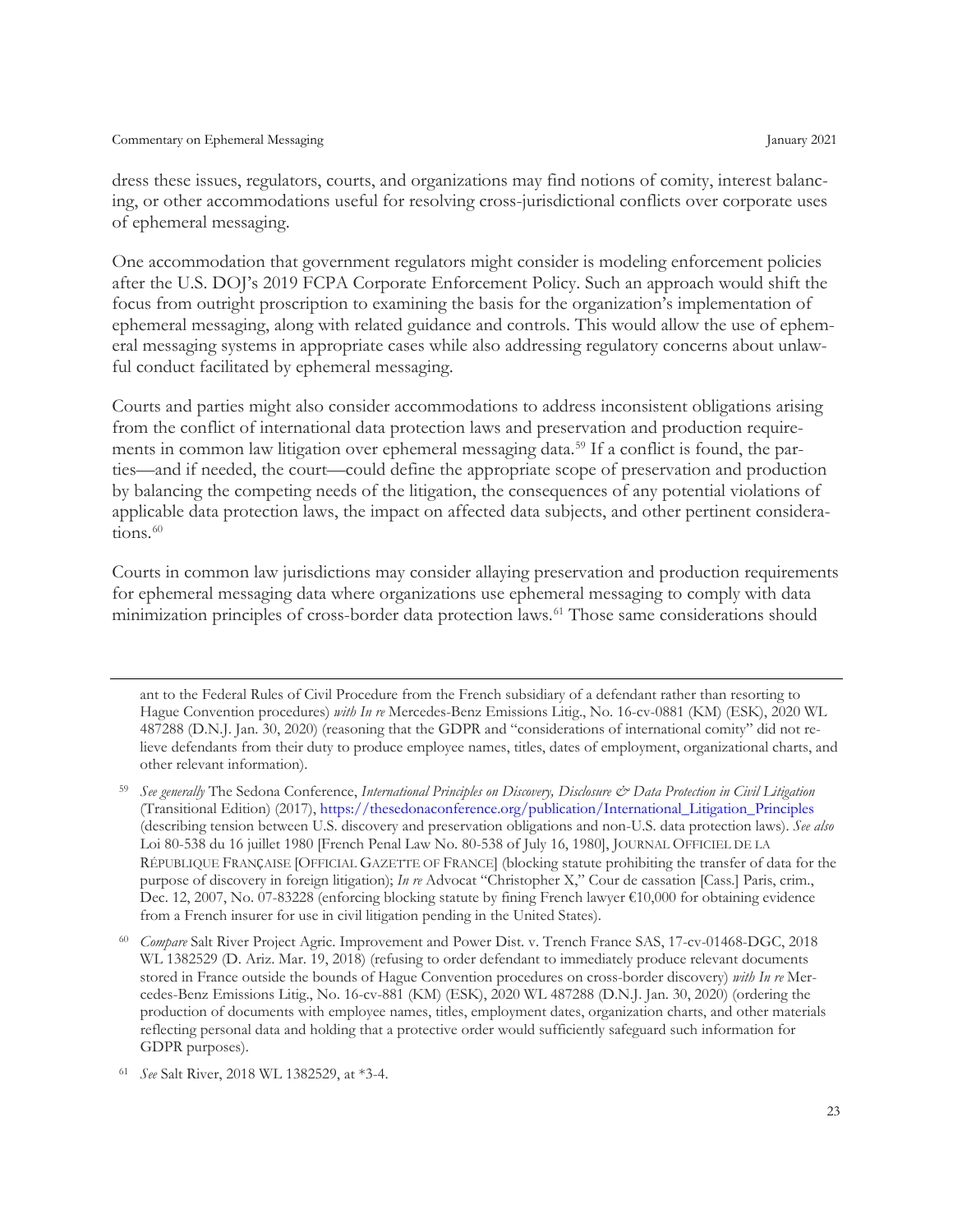also apply when conflicts arise relating to an organization's use of ephemeral messaging to meet domestic data privacy requirements or satisfy other business objectives.

Organizations may also need to consider how to implement approaches to address discovery and data minimization conflicts. One option could include building in accommodations for evaluating whether to deploy ephemeral messaging applications in limited geographic regions (localization) or for specific company divisions. The organization also could implement applications that have technological features allowing otherwise ephemeral messages to be kept in circumstances where a preservation duty is triggered.[62](#page-29-1)

#### <span id="page-29-0"></span>**E. Guideline Five: Reasonableness and Proportionality Should Govern Discovery Obligations Relating to Ephemeral Messaging Data in U.S. Litigation**

Ephemeral messaging data that is stored temporarily is electronically stored information (ESI), even if it may not be reasonably accessible in certain circumstances. [63](#page-29-2) ESI that does not exist at the time a preservation duty triggers is not subject to a preservation obligation.<sup>[64](#page-29-3)</sup>

For prospective preservation obligations (i.e., where information is created after the duty to preserve attaches), preservation of relevant ephemeral messaging data may be required, though it will be limited by considerations of reasonableness. For example, it is generally recognized that the preservation obligation requires reasonable, good-faith efforts as opposed to perfection.[65](#page-29-4) The determination of this issue could largely depend on the preservation capabilities of the particular application used.<sup>[66](#page-29-5)</sup>

<span id="page-29-1"></span><sup>62</sup> *See* Section IV.C, *supra*.

<span id="page-29-5"></span><span id="page-29-2"></span><sup>63</sup> *See* FED. R. CIV. P. 34(a)(1) advisory committee note to 2006 amendment ("Rule 34(a)(1) is expansive and includes any type of information that is stored electronically . . . 'in any medium,' to encompass future developments in computer technology."); Columbia Pictures, Inc. v. Bunnell, 245 F.R.D. 443, 446 (C.D. Cal. 2007) (holding that temporarily stored information is electronically stored information under Rule 34). If ephemeral messaging data is truly not "stored in any medium from which information can be obtained," then such data would not qualify as "electronically stored information" for the purposes of discovery. FED. R. CIV. P. 34(a)(1) advisory committee note to 2006 amendment.

<span id="page-29-3"></span><sup>64</sup> *See*, *e.g.*, FED. R. CIV. P. 37(e) advisory committee note to 2015 amendment ("court decisions hold that potential litigants have a duty to preserve relevant information when litigation is reasonably foreseeable"). For example, courts have not sanctioned parties that configured instant messaging systems to not retain messages. *See*, *e.g.*, Williams v. UnitedHealth Group, No. 2:18-cv-2096, 2020 WL 528604 (D. Kan. Feb. 3, 2020) (finding that defendant did not its violate preservation or production duties by configuring its Cisco Jabber instant messaging system to not retain instant messages); King v. Catholic Health Initiatives, No. 8:18-cv-326, 2019 WL 6699705 (D. Neb. Dec. 9, 2019) (holding that defendant did not have a preservation or production obligation relating to instant messages generated by its Microsoft Lync instant messaging system where it designed that system to not retain instant messages). *But see* Franklin v. Howard Brown Health Ctr., No. 1:17 C 8376, 2018 WL 4784668 (N.D. Ill. Oct. 4, 2018); *report and recommendation adopted*, 2018 WL 5831995 (N.D. Ill. Nov. 7, 2018) (imposing sanctions on defendant for failing to preserve relevant messages from its instant messaging system where defendant configured the system to keep messages for up to two years).

<span id="page-29-4"></span><sup>65</sup> FED. R. CIV. P. 37(e) advisory committee note to 2015 amendment ("This rule recognizes that "reasonable steps" to preserve suffice; it does not call for perfection."); Incardone v. Royal Caribbean Cruises, Ltd., No. 16-cv-20924,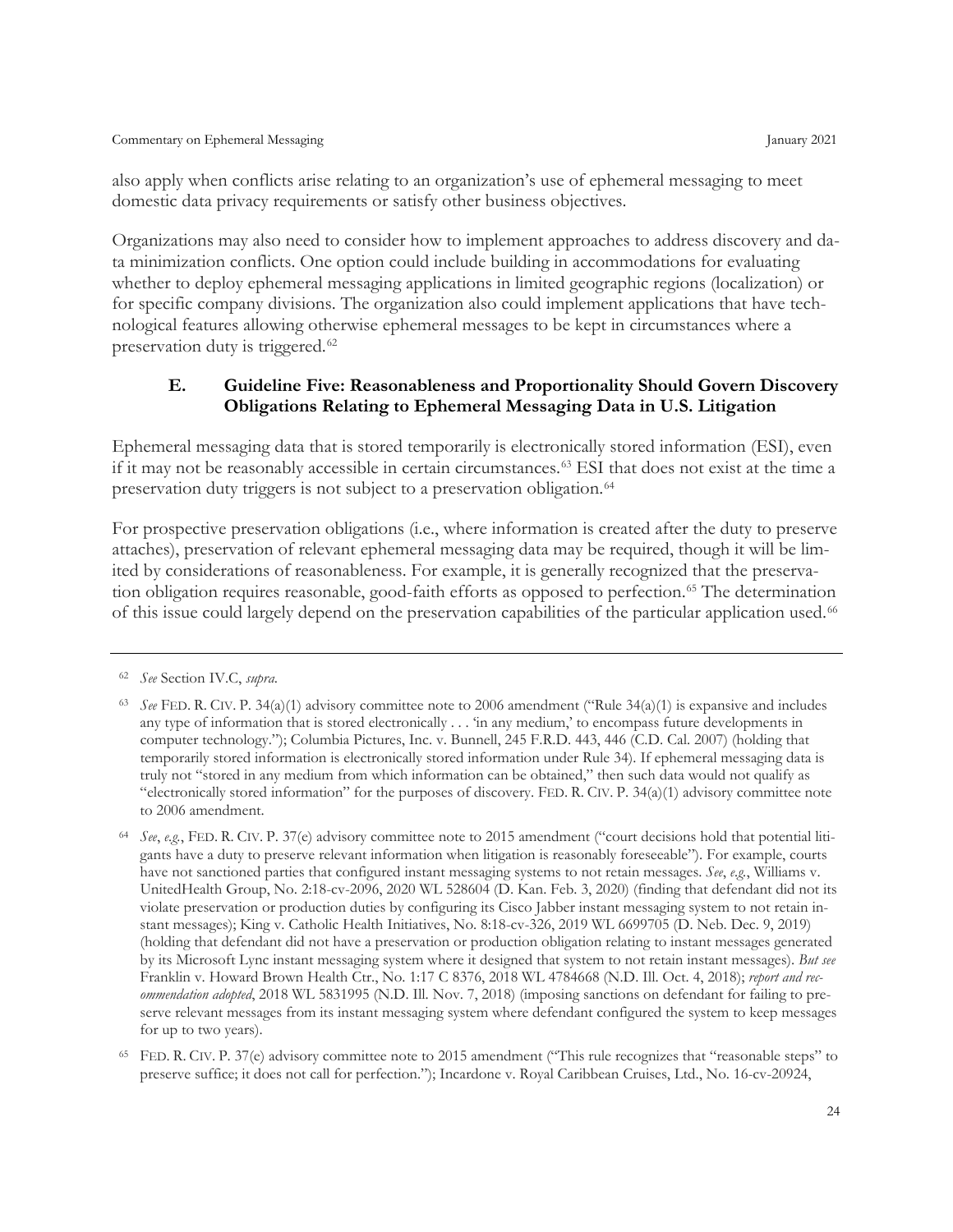Spoliation may occur when a party fails to take reasonable steps to preserve data that is lost and cannot be restored or replaced through discovery. [67](#page-30-0) Nevertheless, courts in U.S. litigation should be aware that organizations—particularly with cross-border operations—may use ephemeral messaging to comply with international and domestic privacy norms, along with other corporate objectives.<sup>[68](#page-30-1)</sup> As a result, courts should not reflexively presume that ephemeral messaging has been implemented to avoid common law preservation obligations.<sup>[69](#page-30-2)</sup>

Instead, courts should examine the nature and use of ephemeral messaging against the recommendations memorialized in Guideline Two and Guideline Three of this *Commentary*. In the absence of contrary circumstances, courts may consider a litigant's use of ephemeral messaging that accords with Guideline Two and Guideline Three as being reasonable and executed in good faith. In contrast, it may be appropriate for courts to infer culpable intent with respect to prospective preservation obligations if a litigant's key custodians of relevant information begin to use or continue using ephemeral messaging *after* a duty to preserve has triggered.<sup>[70](#page-30-3)</sup>

As with all preservation obligations, the parties and the court must also consider proportionality factors.[71](#page-30-4) Factors particularly applicable to the preservation of relevant ephemeral messaging data include the accessibility of the information, the relative burdens and costs of the preservation effort,

2019 WL 3779194, at \*24 (S.D. Fla. Aug. 20, 2019) ("As clarified in the advisory committee notes, the rule does not demand perfection in preserving all relevant ESI. The rule requires reasonable steps."); The Sedona Conference, *The Sedona Principles, Third Edition: Best Practices, Recommendations & Principles for Addressing Electronic Document Production*, 19 SEDONA CONF. J. 1, 108, 111 (2018) (providing that "the obligation to preserve normally requires reasonable and good faith efforts" and that a "party's preservation obligation does not require 'freezing' of all ESI").

<span id="page-30-0"></span><sup>67</sup> FED. R. CIV. P. 37(e).

<span id="page-30-1"></span><sup>68</sup> Guideline Five focuses on U.S. litigation in federal courts. Nevertheless, the principles discussed in Guideline Five would be applicable to state court or investigatory litigation as well.

<span id="page-30-2"></span><sup>69</sup> *But see* WeRide Corp. v. Kun Huang, No. 5:18-cv-07233, 2020 WL 1967209 (N.D. Cal. Apr. 24, 2020) (imposing terminating sanctions against defendants for, among other things, deploying an enterprise grade ephemeral messaging application (DingTalk) ostensibly to circumvent a preservation order and to prevent the discovery of relevant communications during litigation).

<span id="page-30-3"></span><sup>70</sup> *See id*.; Herzig v. Arkansas Found. for Med. Care, Inc., No. 2:18-cv-02101, 2019 WL 2870106 (W.D. Ark. July 3, 2019).

<span id="page-30-4"></span><sup>71</sup> *See* FED. R. CIV. P. 26(b)(1) and 37(e), including advisory committee's note to 2015 amendment: "[T]he routine, good-faith operation of an electronic information system would be a relevant factor for the court to consider in evaluating whether a party failed to take reasonable steps to preserve lost information." The Sedona Conference, *Commentary on Legal Holds, Second Edition: The Trigger & The Process*, 20 Sedona Conf. J. 341, 367 (2019) (discussing at Guideline 6 that "[f]ulfilling the duty to preserve involves reasonable and good-faith efforts . . . applied proportionately.").

<sup>66</sup> *See* Section IV.C, *supra*.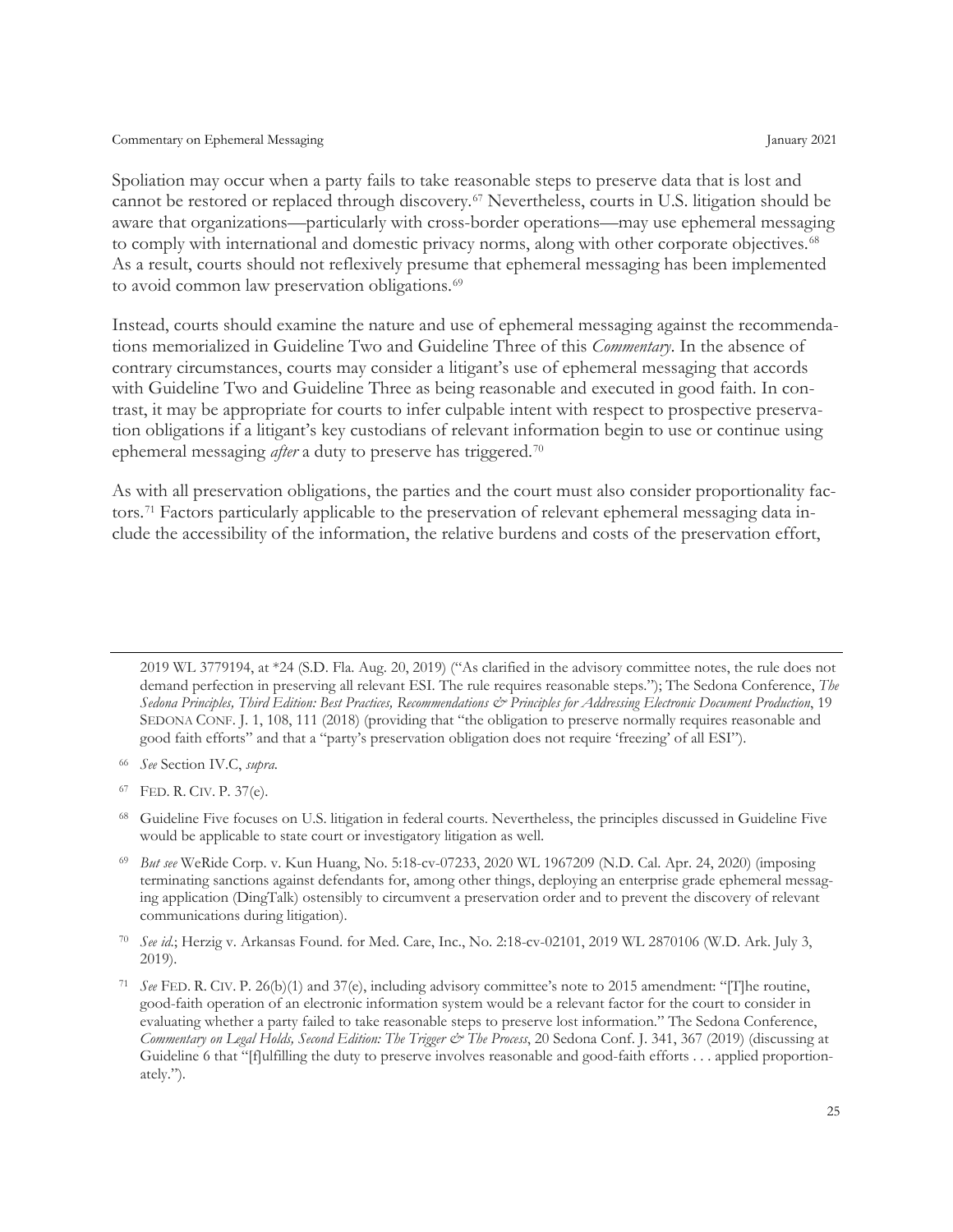and the probative value of the information.[72](#page-31-0) Privacy considerations are another factor that may re-quire consideration by the parties and court.<sup>[73](#page-31-1)</sup>

Even if ephemeral messaging technologies enable the preservation of relevant data, a blanket requirement to create records of ephemeral messaging content—thereby converting such content to non-ephemeral information—while litigation is pending could be too onerous. [74](#page-31-2) This is particularly the case where organizations have implemented ephemeral messaging to advance business imperatives such as data minimization, security, and confidentiality.[75](#page-31-3) Instead, courts could generally consider an ephemeral message to be more akin to a phone call than to an email and refrain from imposing a duty to create and maintain records of all ephemeral messaging data.[76](#page-31-4) At the same time, organizations should be cognizant that the adoption and use of ephemeral messaging is not without risk in civil litigation and regulatory investigations.

If ephemeral messaging data satisfies notions of relevance and proportionality,<sup>[77](#page-31-5)</sup> a court may then need to determine whether the data is reasonably accessible.[78](#page-31-6) In connection with its analysis of this

<span id="page-31-2"></span><sup>74</sup> *See Commentary on Legal Holds, Second Edition*, *supra* note 71, at 395–96 ("Absent a showing of special need, *The Sedona Principles, Third Edition* states that a responding party should not be required to 'preserve, review, or produce deleted, shadowed, fragmented, or residual [ESI].'").

<span id="page-31-3"></span><sup>75</sup> Notably, preservation of ephemeral messaging data may be unnecessary. Regulatory requirements may already mandate creation and retention of certain business records, and ephemeral communications are unlikely to be used for business records to which other retention requirements already apply. *See*, *e.g.*, Home Mortgage Disclosure Act of 1975, 12 U.S.C. 2801 (1976) (requiring retention of certain information about mortgage applications for three years); Occupational Safety and Health Standards, 29 C.F.R. pt. 1910 (1993) (applying specific retention periods for payroll records, tax forms, human resource records, and other employee files); Federal Deposit Insurance Corporation Record Retention Requirements, 12 C.F.R. pt. 380.14 (2016) (mandating retention of internal company retention policies); Health Care Portability and Accountability Act, 45 C.F.R. pt. 160 (2007) (requiring maintenance of certain records under the "security rule").

<span id="page-31-0"></span><sup>72</sup> *Id*. (Guideline 7). *See also* The Sedona Conference, *Commentary on Proportionality in Electronic Discovery*, 18 SEDONA CONF. J. 141, 150 (2017).

<span id="page-31-1"></span><sup>73</sup> *Compare* Henson v. Turn, Inc., No. 15-cv-01497-JSW (LB), 2018 WL 5281629 (N.D. Cal. Oct. 22, 2018) (forbidding unfettered discovery of plaintiffs' web browsing and related social media history given their privacy interests in certain information) *with In re* Mercedes-Benz Emissions Litig., No. 16-cv-0881 (KM) (ESK), 2020 WL 487288 (D.N.J. Jan. 30, 2020) (finding that a protective order would adequately protect cross-border privacy interests during discovery in U.S. litigation). *See also Commentary on Proportionality in Electronic Discovery*, *supra* note 72, at 168–73 (explaining that privacy rights should be taken into account when determining the application of proportionality standards); Agnieszka A. McPeak, *Social Media, Smartphones, and Proportional Privacy in Civil Discovery*, 64 U. KAN. L. REV. 235 (2015) (arguing that privacy should be a factor in the proportionality analysis).

<span id="page-31-6"></span><span id="page-31-4"></span><sup>76</sup> Although there is no duty to create a recording of a phone call, for example, a company that already records conversations for business purposes would have a duty to preserve those recordings. *See* E\*Trade Secs. LLC v. Deutsche Bank AG, 230 F.R.D. 582, 590 (D. Minn. 2005).

<span id="page-31-5"></span><sup>77</sup> *See* FED. R. CIV. P. 26(b)(1).